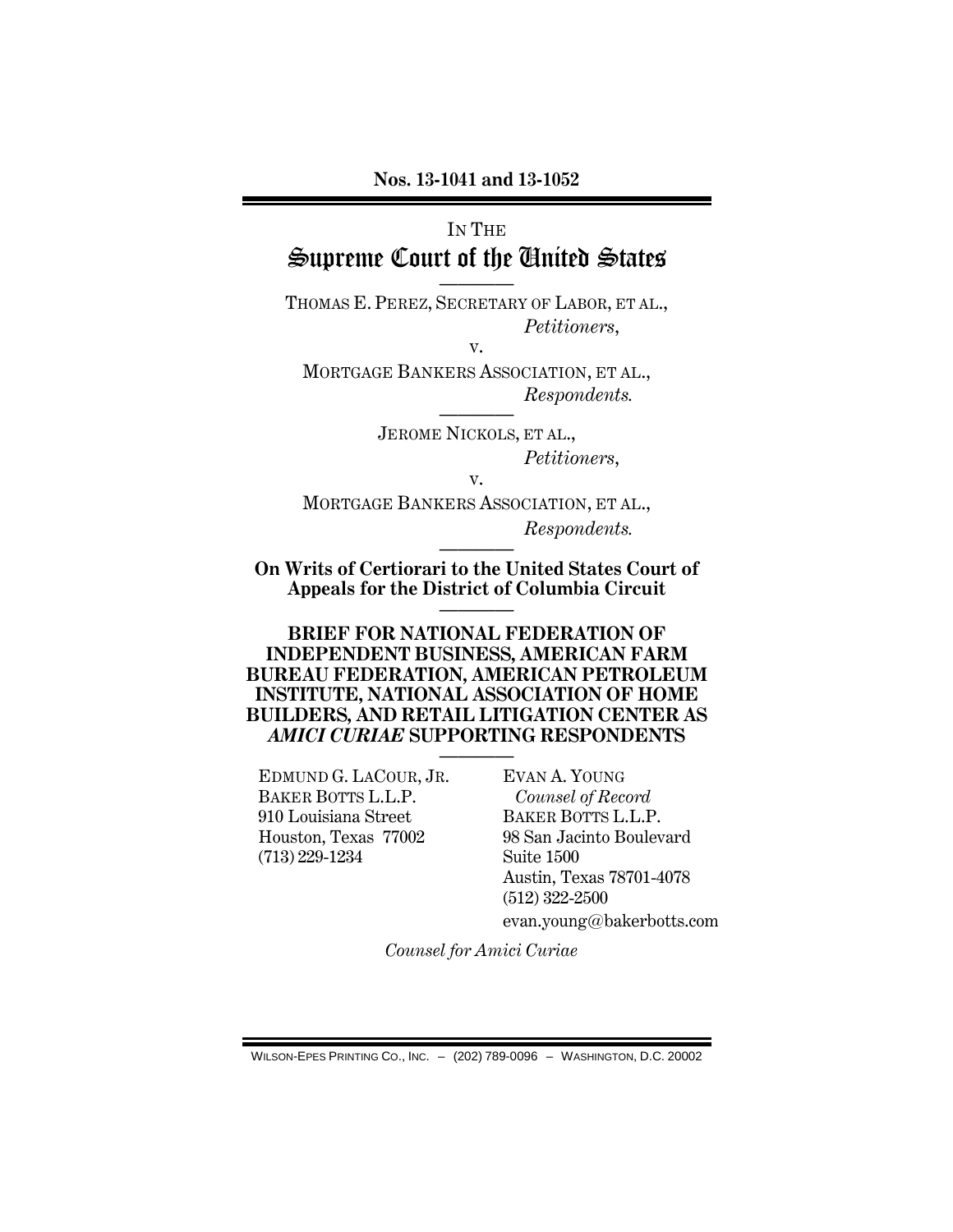## TABLE OF CONTENTS

|                                                                                                                                                 | Page |
|-------------------------------------------------------------------------------------------------------------------------------------------------|------|
|                                                                                                                                                 |      |
|                                                                                                                                                 |      |
|                                                                                                                                                 |      |
|                                                                                                                                                 |      |
| I. Paralyzed Veterans Comports With The                                                                                                         |      |
| A. Paralyzed Veterans is a modest rule<br>that furthers the APA's goals of fair<br>regulatory procedures and rational                           |      |
| B. The APA's text justifies the <i>Paralyzed</i>                                                                                                |      |
| Courts determine whether an<br>1.<br>agency rule is legislative or                                                                              |      |
| If a rule significantly amends an<br>2.<br>agency's existing definitive<br>interpretation of a regulation, it is<br>not an interpretive rule 11 |      |
| II. Regulation By "Interpretive Rule" Leads<br>To Greater Public Costs And Uncertainty 14                                                       |      |
| A. The EPA's recent interpretive rule<br>regarding agricultural conservation<br>practices demonstrates the need for                             |      |
| B. Sudden reversals by agencies create<br>significant retroactivity concerns 19                                                                 |      |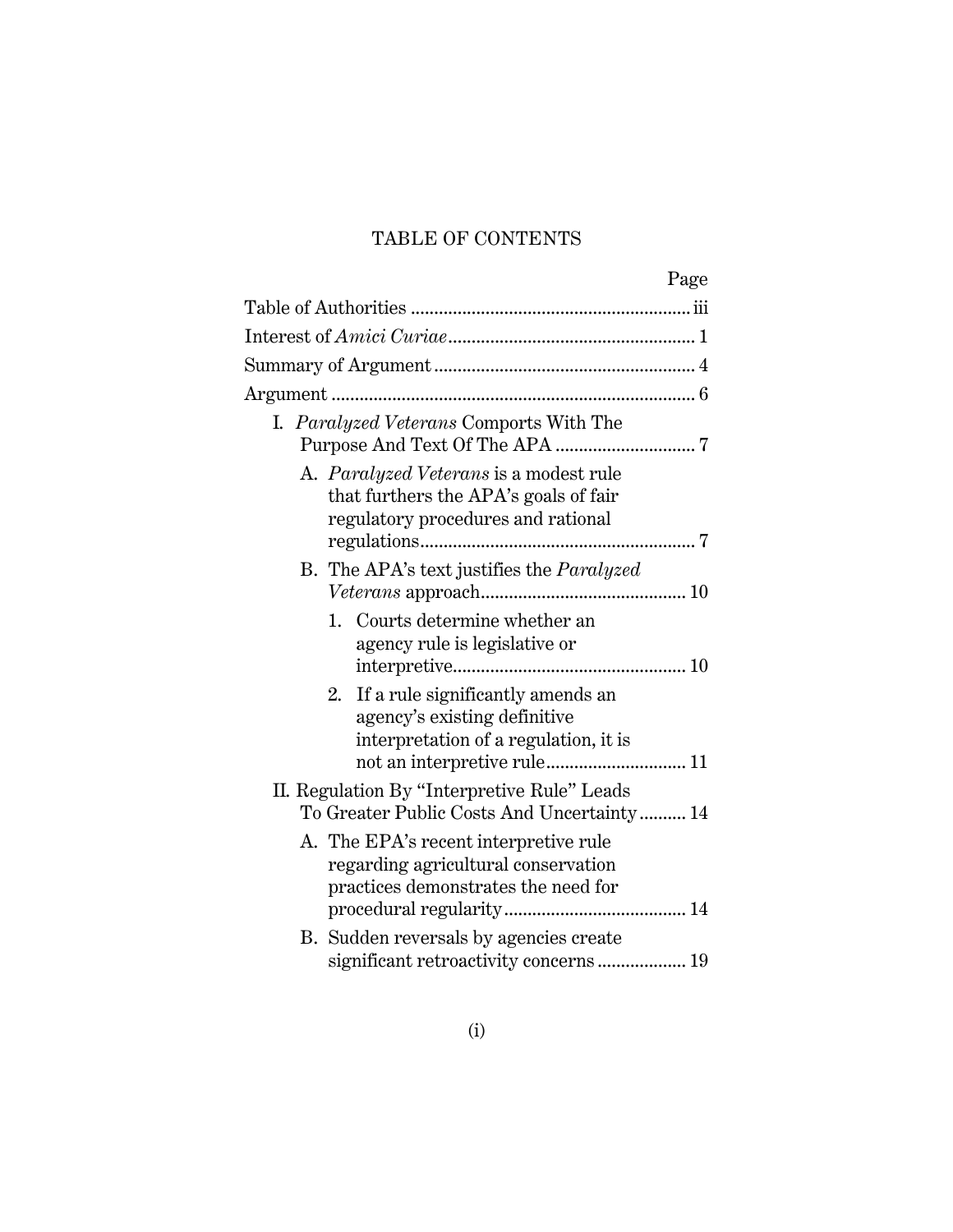| 1. The Department of Labor's<br>"interpretive rule" in <i>Christopher</i> v.<br><i>SmithKline</i> would have unfairly |
|-----------------------------------------------------------------------------------------------------------------------|
| 2. An agency about-face has exposed<br>Nevada farmers to retroactive                                                  |
| C. Notice-and-comment rulemaking led<br>OSHA to pass a more rational<br>regulation and prevented the imposition<br>23 |
|                                                                                                                       |
|                                                                                                                       |

ii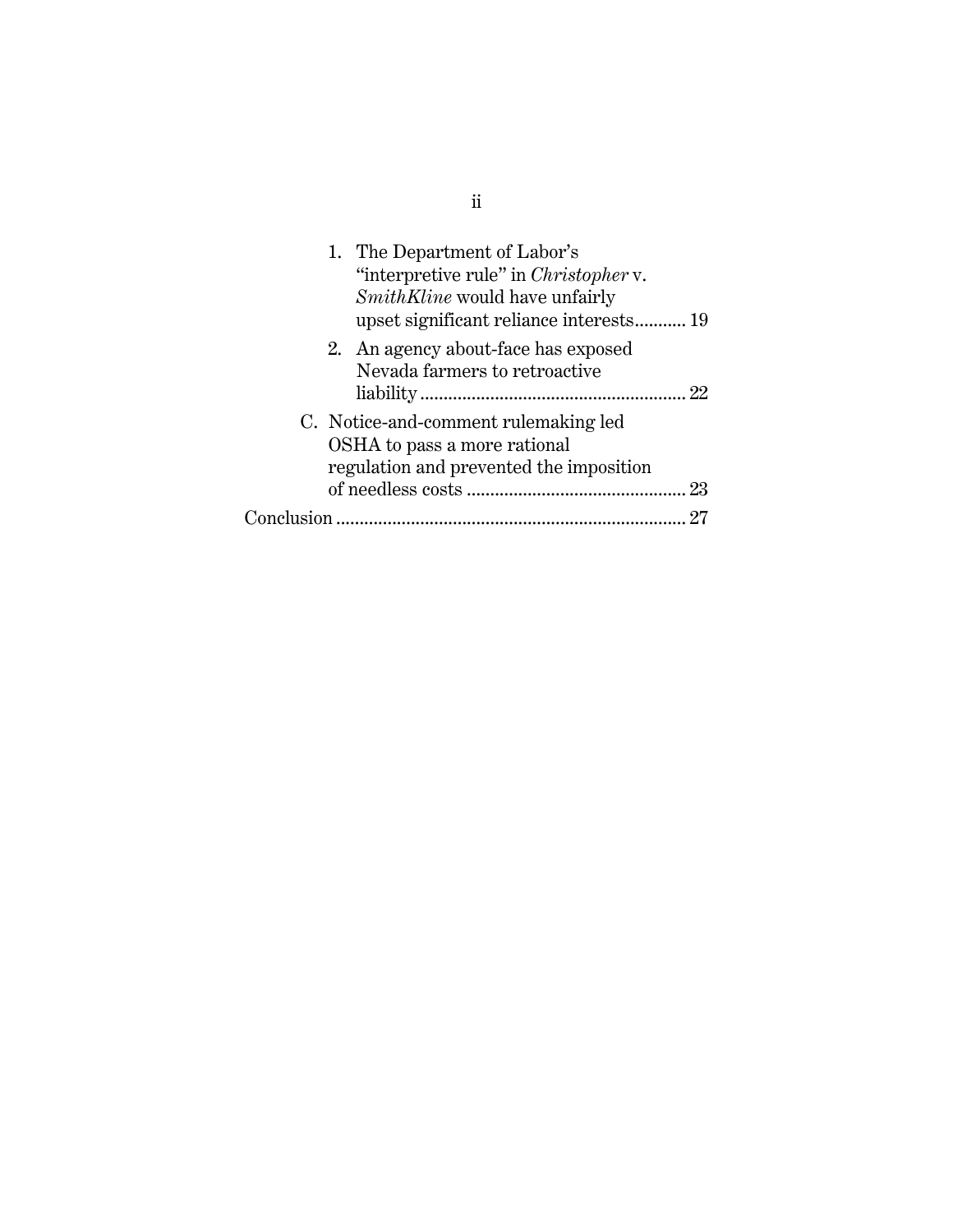### TABLE OF AUTHORITIES

| <b>CASES</b><br>Page                                                     |  |
|--------------------------------------------------------------------------|--|
| ABKCO Music, Inc. v. LaVere,                                             |  |
| Air Transport Association of America v. FAA,                             |  |
| Alaska Professional Hunters Association, Inc. v. FAA,                    |  |
| American Hospital Association v. Bowen,                                  |  |
| American Mining Congress v. Mine Safety &<br>Health Administration,      |  |
| Association of American Railroads v. Department<br>of Transportation,    |  |
| Auer v. Robbins,                                                         |  |
| Brown v. Thompson,                                                       |  |
| Budd Co., 1 BNA OSHC 1548 (no. 74-1256, 1974),                           |  |
| Chamber of Commerce v. Occupational Safety<br>and Health Administration, |  |
| Christopher v. SmithKline Beecham Corp.,                                 |  |
| Chrysler Corp. v. Brown,                                                 |  |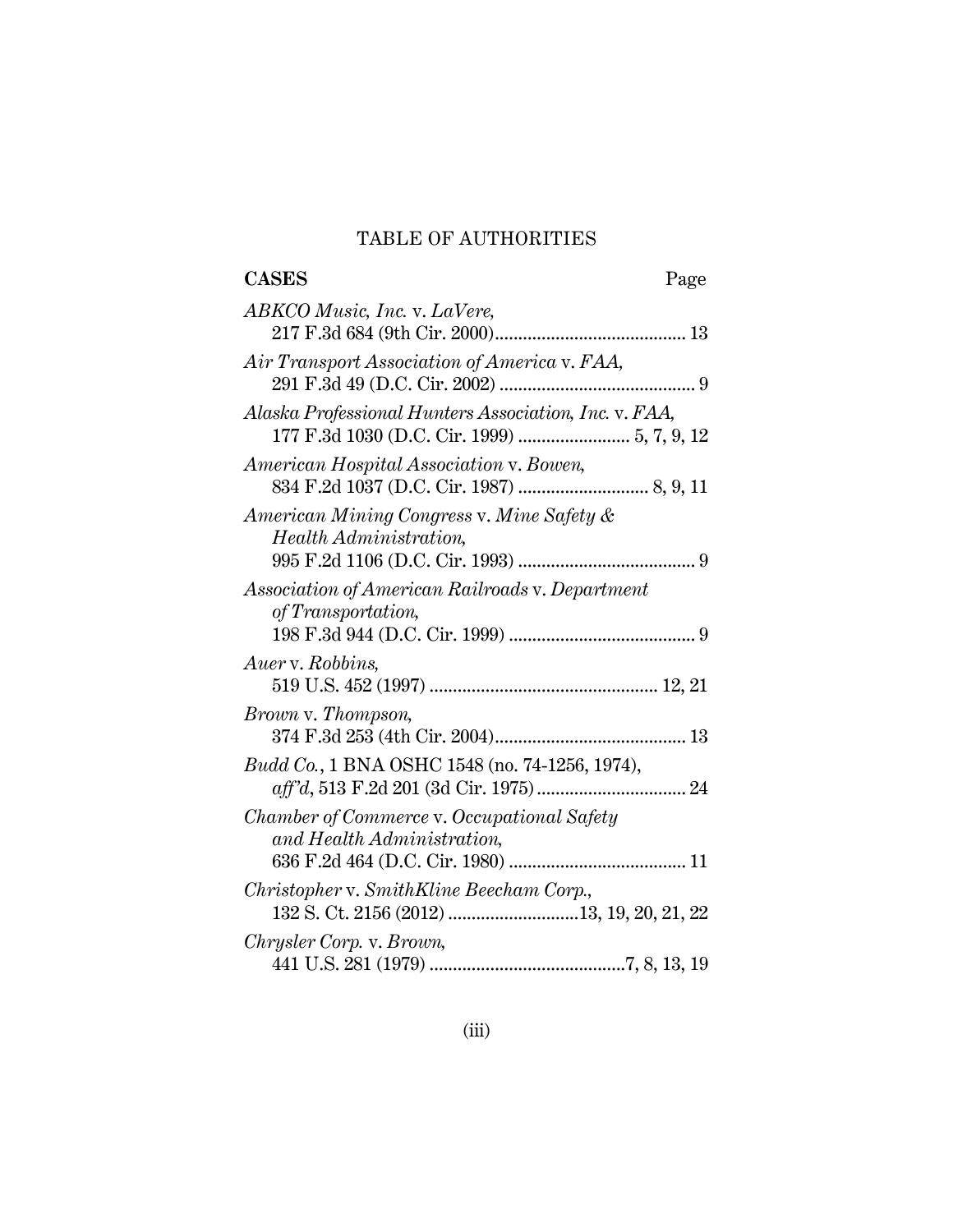| Columbia Broadcast System, Inc. v. United States,                    |
|----------------------------------------------------------------------|
| Gonzales v. Oregon,                                                  |
| Gutierrez v. Ada,                                                    |
| Hoctor v. U.S. Department of Agriculture,                            |
| In re Novartis Wage and Hour Litigation,                             |
| Landgraf v. USI Film Products,                                       |
| Liquilux Gas Corp. v. Martin Gas Sales,                              |
| MetWest Inc. v. Secretary of Labor,                                  |
| North Carolina Growers' Association, Inc. v.<br>United Farm Workers, |
| NLRB v. Wyman-Gordon Co.,                                            |
| Pan-Atlantic Steamship Corp. v. Atlantic Coast<br>Line Railroad Co., |
| Paralyzed Veterans of America v. D.C. Arena L.P.,                    |
| Piamba Cortes v. Am. Airlines, Inc.,                                 |
| Rapanos v. United States,                                            |
|                                                                      |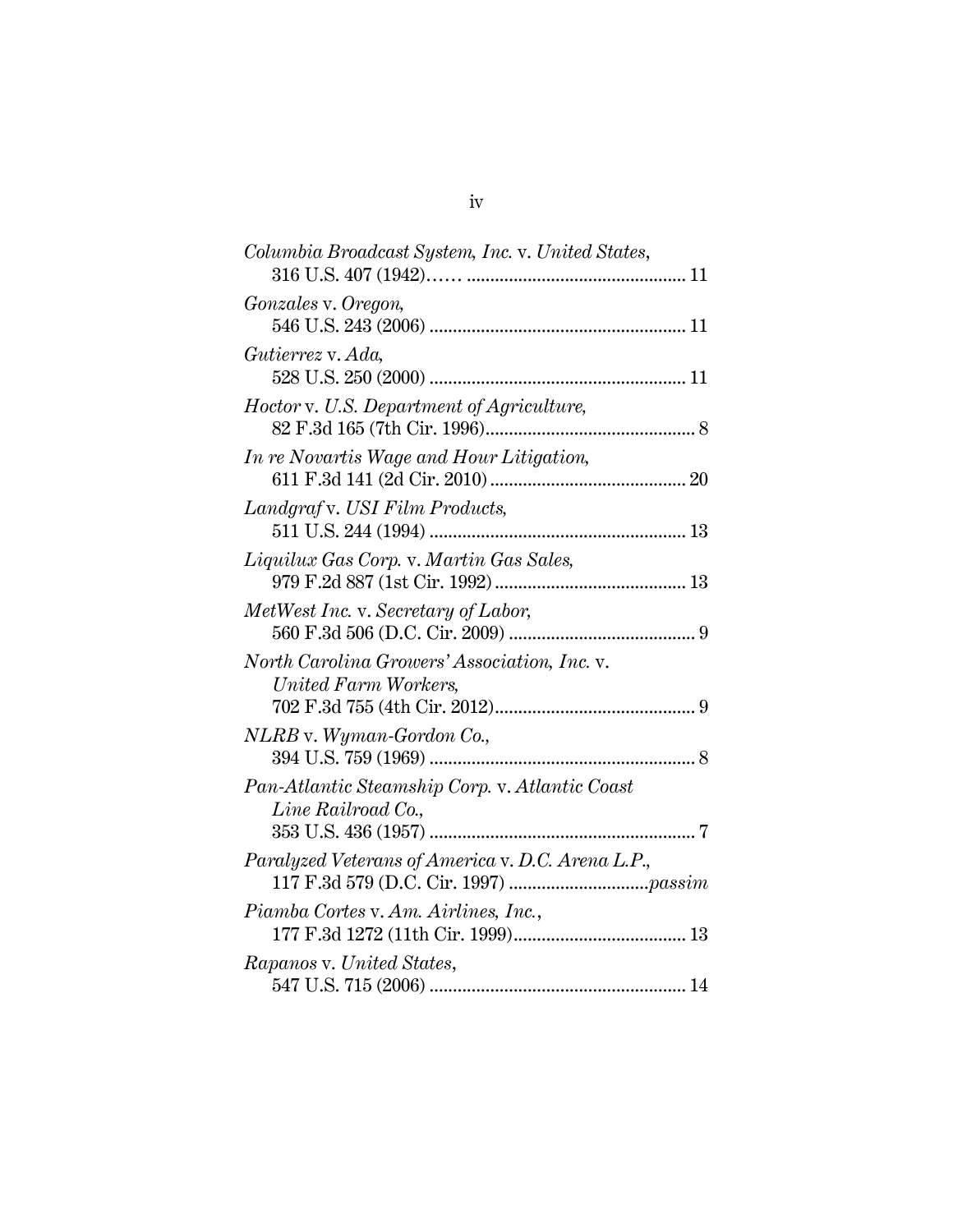| Rivera v. Peri & Sons Farms, Inc.,       |    |
|------------------------------------------|----|
| Rivera v. Peri & Sons Farms, Inc.,       |    |
| Shalala v. Guernsey Memorial Hospital,   |    |
| Syncor International Corp. v. Shalala,   |    |
| Thomas Jefferson University. v. Shalala, | 14 |

### **STATUTES**

| Clean Water Act of 1977, Pub. L. No. 95-217, |  |
|----------------------------------------------|--|
|                                              |  |

## **LEGISLATIVE MATERIALS**

| Potential Impacts of Proposed Changes to the Clean |  |
|----------------------------------------------------|--|
| Water Act Jurisdictional Rule: Hearing Before      |  |
| the Subcommittee on Water Resources & Envi-        |  |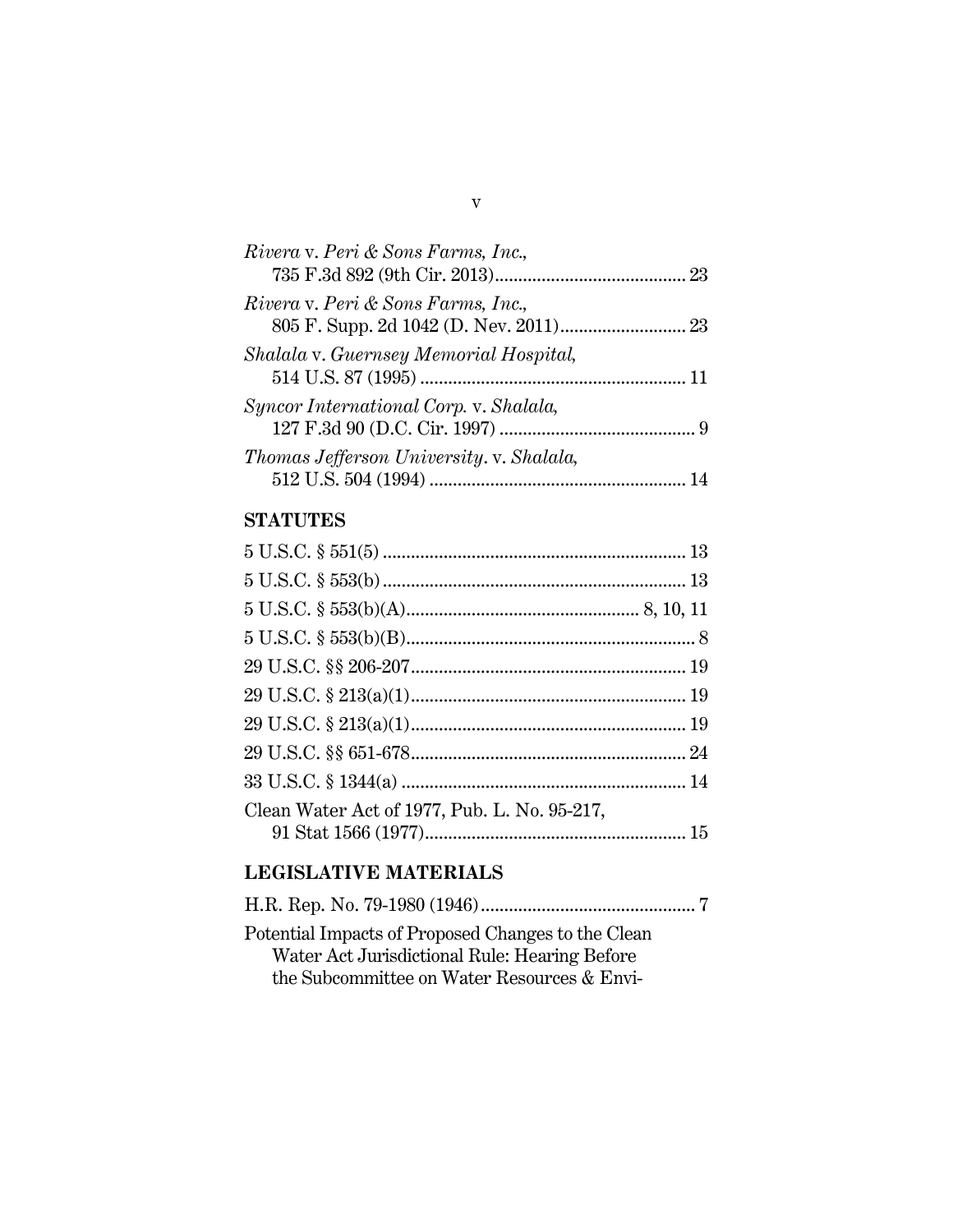| ronment of the House Committee on Transpor-<br>tation and Infrastructure, 113th Cong. (2014)  17 |
|--------------------------------------------------------------------------------------------------|
| A Review of the Interpretive Rule Regarding the Ap-                                              |
| plicability of Clean Water Act Agricultural Exemp-                                               |
| tions: Hearing Before the Subcommittee on Con-                                                   |
| servation, Energy, and Forestry of the House                                                     |
| Committee on Agriculture, 113th Cong. (2014)  18                                                 |
|                                                                                                  |

### **REGULATORY AUTHORITIES**

| EPA & U.S. Department of the Army, Interpre-<br>tive Rule Regarding the Applicability of Clean<br>Water Act Section 404(f)(1)(A) (2014)  15, 16             |
|-------------------------------------------------------------------------------------------------------------------------------------------------------------|
| Union Tank Car Co., 18 BNA OSHC 1067, 1997 WL                                                                                                               |
| U.S. Department of Agriculture, EPA, & U.S. Depart-<br>ment of the Army, Memorandum of Understanding<br>Concerning Implementation of the $404(f)(1)(A)$ Ex- |

vi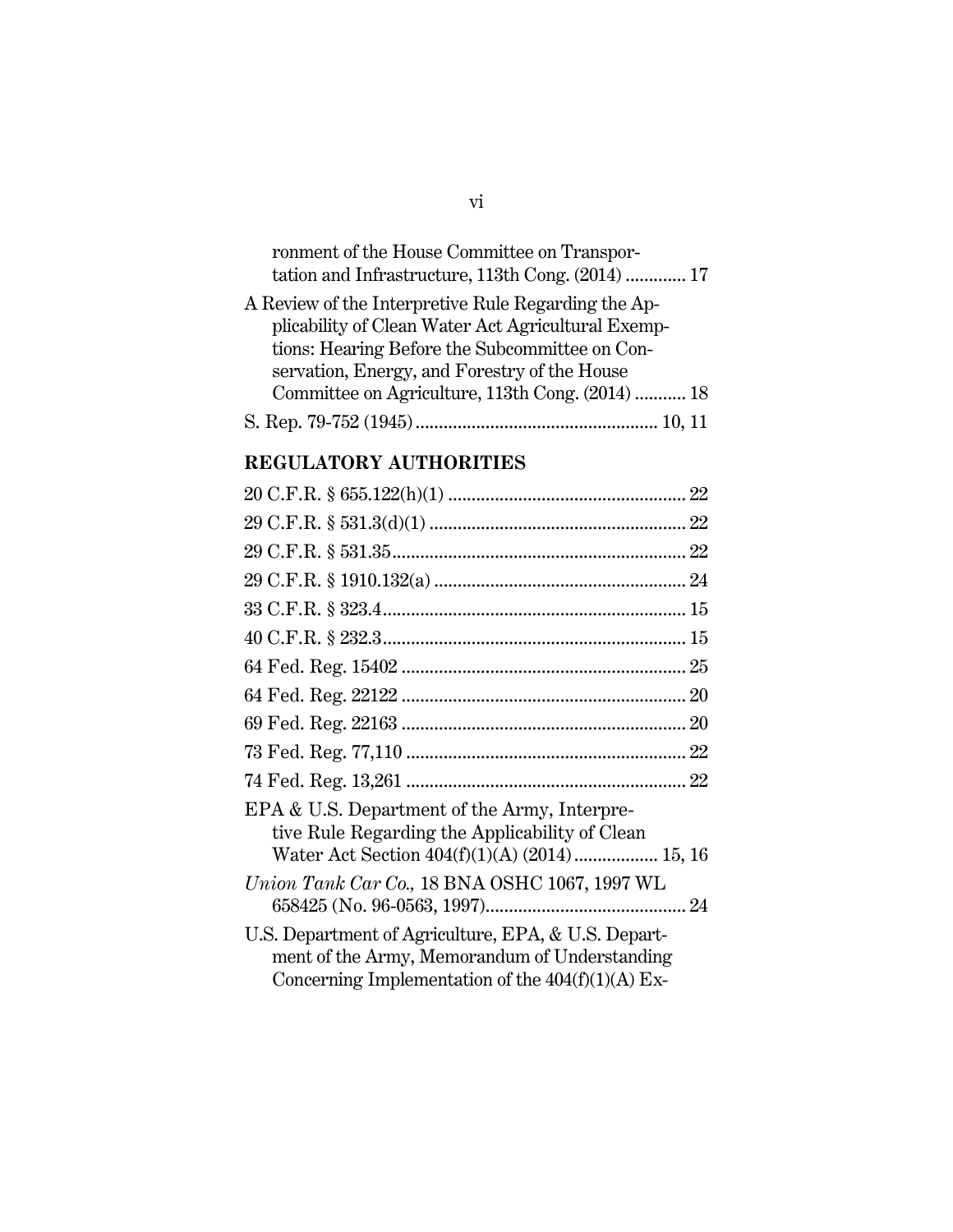| emption for Certain Agricultural Conservation                                                         |
|-------------------------------------------------------------------------------------------------------|
| U.S. Department of the Army Interpretive Rule<br>Regarding the Applicability of Clean Water           |
| U.S. Department of Justice, Attorney General's<br>Manual on the Administrative Procedure Act          |
| U.S. Department of Labor, Field Assistance Bulletin<br>2009-2, Travel and Visa Expenses of H-2B Work- |
| U.S. Department of Labor, Wage and Hour Division,<br>Report and Recommendations of the Presiding Of-  |

ficer at Hearings Preliminary to Redefinition (1940).. 20

## **OTHER AUTHORITIES**

| William Eskridge & Lauren Baer, The Continuum                                                                                                          |  |
|--------------------------------------------------------------------------------------------------------------------------------------------------------|--|
| of Supreme Court Treatment of Agency Statu-                                                                                                            |  |
| tory Interpretations from <i>Chevron</i> to                                                                                                            |  |
| Hamdan, 96 Geo. L.J. 1083 (2008)  12                                                                                                                   |  |
| Richard Pierce & Joshua Weiss, An Empirical Study<br>of Judicial Review of Agency Interpretations of<br>Agency Rules, 63 Admin. L. Rev. 515 (2011)  12 |  |
| Amena H. Saiyid, Bloomberg BNA, "McCarthy Says<br>Agencies Didn't Anticipate Regulatory Role for<br>USDA in Water Act Rule" (July 9, 2014) 18          |  |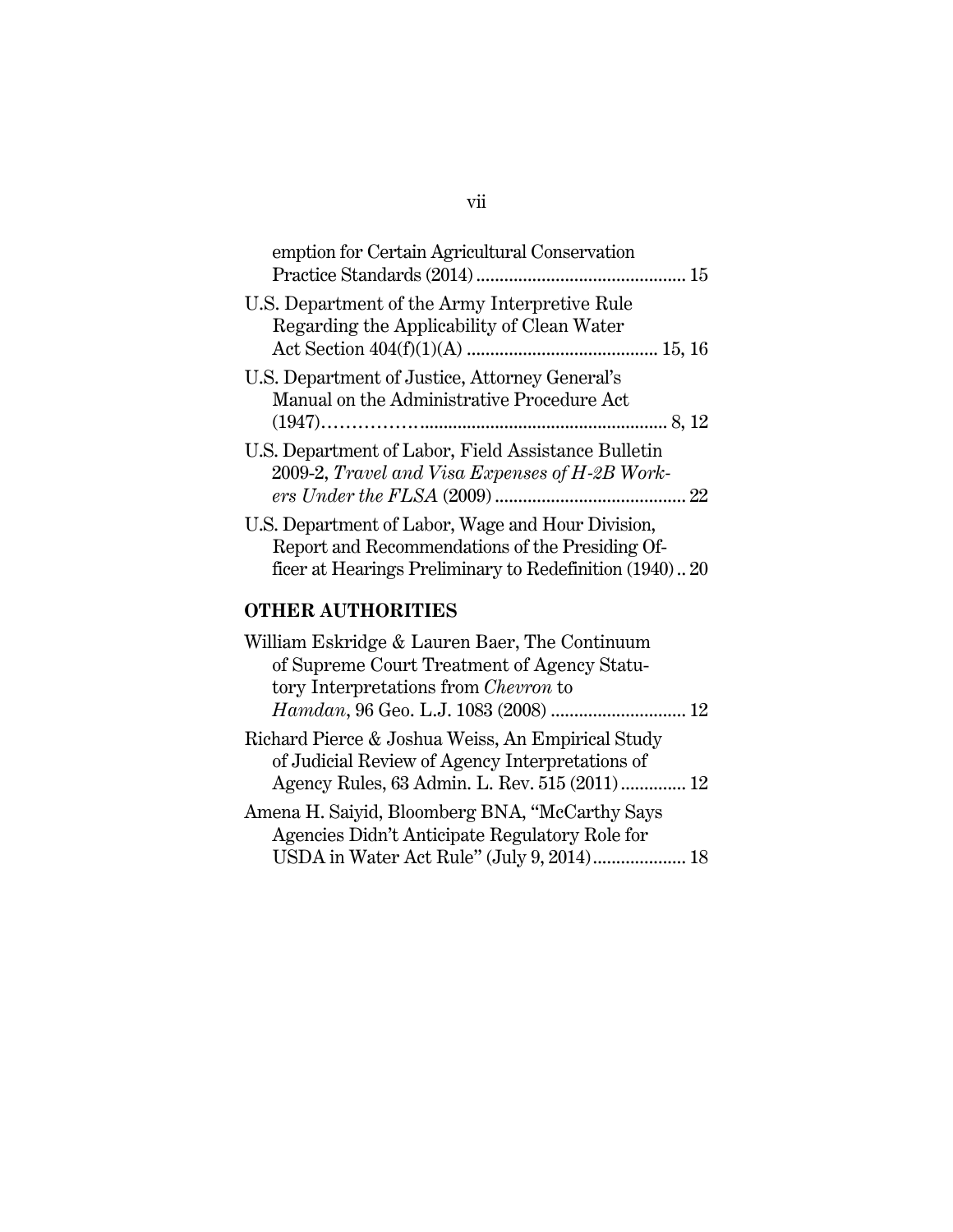# IN THE Supreme Court of the United States

———— Nos. 13-1041 and 13-1052 ————

THOMAS E. PEREZ, SECRETARY OF LABOR, ET AL., *Petitioners*,

v.

MORTGAGE BANKERS ASSOCIATION, ET AL., *Respondents.*

> ———— JEROME NICKOLS, ET AL., *Petitioners*,

> > v.

MORTGAGE BANKERS ASSOCIATION, ET AL., *Respondents.*

———— **On Writs of Certiorari to the United States Court of Appeals for the District of Columbia Circuit**

————

### **BRIEF FOR NATIONAL FEDERATION OF INDEPENDENT BUSINESS** *ET AL.* **AS** *AMICI CURIAE* **SUPPORTING RESPONDENTS**

### ———— **INTEREST OF** *AMICI CURIAE*

*Amici Curiae* are the National Federation of Independent Business, the American Farm Bureau Federation, the American Petroleum Institute, the National Association of Home Builders, and the Retail Litigation Center, Inc.<sup>[1](#page-8-0)</sup> Each of these organizations, like their

<span id="page-8-0"></span> <sup>1</sup> Pursuant to this Court's Rule 37.6, *amici* affirm that no counsel for a party authored this brief in whole or in part, that no such counsel or party made a monetary contribution intended to fund the preparation or submission of this brief, and that no person or persons other than *amici* and their counsel made such a monetary contribution.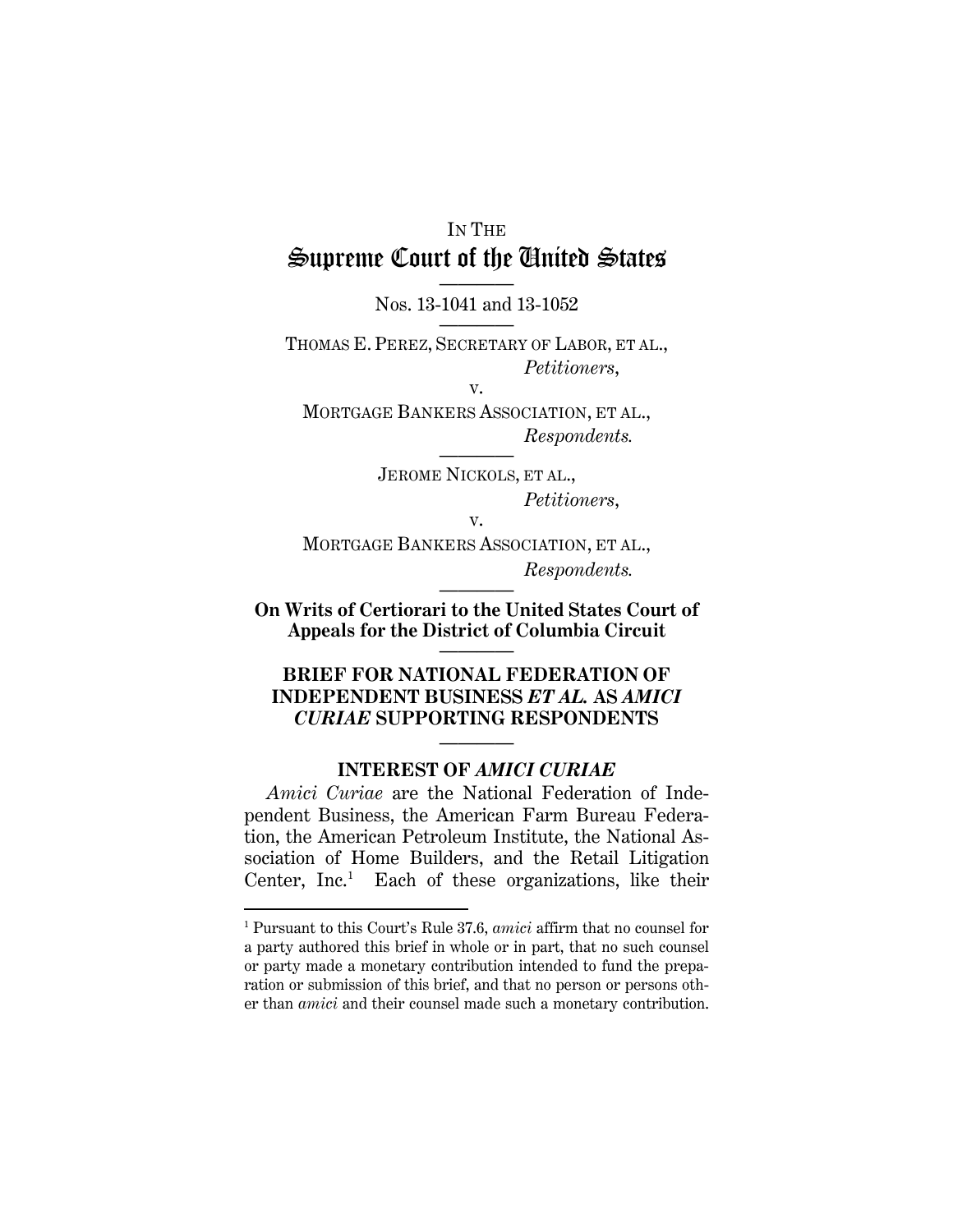members throughout the United States, has a significant interest in the integrity of the federal regulatory process—that, in accordance with the Administrative Procedure Act, federal regulations are enacted and modified efficiently, transparently, and with appropriate input from the regulated public. The web of federal regulations continues to grow at a rapid pace, and regulated entities and individuals must invest considerable resources to understand and comply with them. Given the burdens on the public when agencies enact new rules or change their positions on old ones, procedural regularity is a modest request, made not only by *amici* and their members, but commanded by Congress.

1. The National Federation of Independent Business (NFIB) is the nation's leading small business association, representing members in Washington, D.C., and all 50 state capitals. Founded in 1943 as a nonprofit, nonpartisan organization, NFIB's mission is to promote and protect the right of its members to own, operate, and grow their businesses. NFIB represents 350,000 member businesses nationwide, and its membership spans the spectrum of business operations, ranging from sole-proprietor enterprises to firms with hundreds of employees. While there is no standard definition of a "small business," the typical NFIB member employs 10 people and reports gross sales of about \$500,000 a year. NFIB's membership is a reflection of American small business. To fulfill its role as the voice for small business, the NFIB Legal Center frequently files *amicus* briefs in cases that will affect small businesses.

2. The American Farm Bureau Federation ("AFBF") was formed in 1919 and is the largest nonprofit general farm organization in the United States. Rep-

 $\overline{a}$ 

Letters from all parties consenting to the filing of this *amicus* brief are on file with the Clerk's office.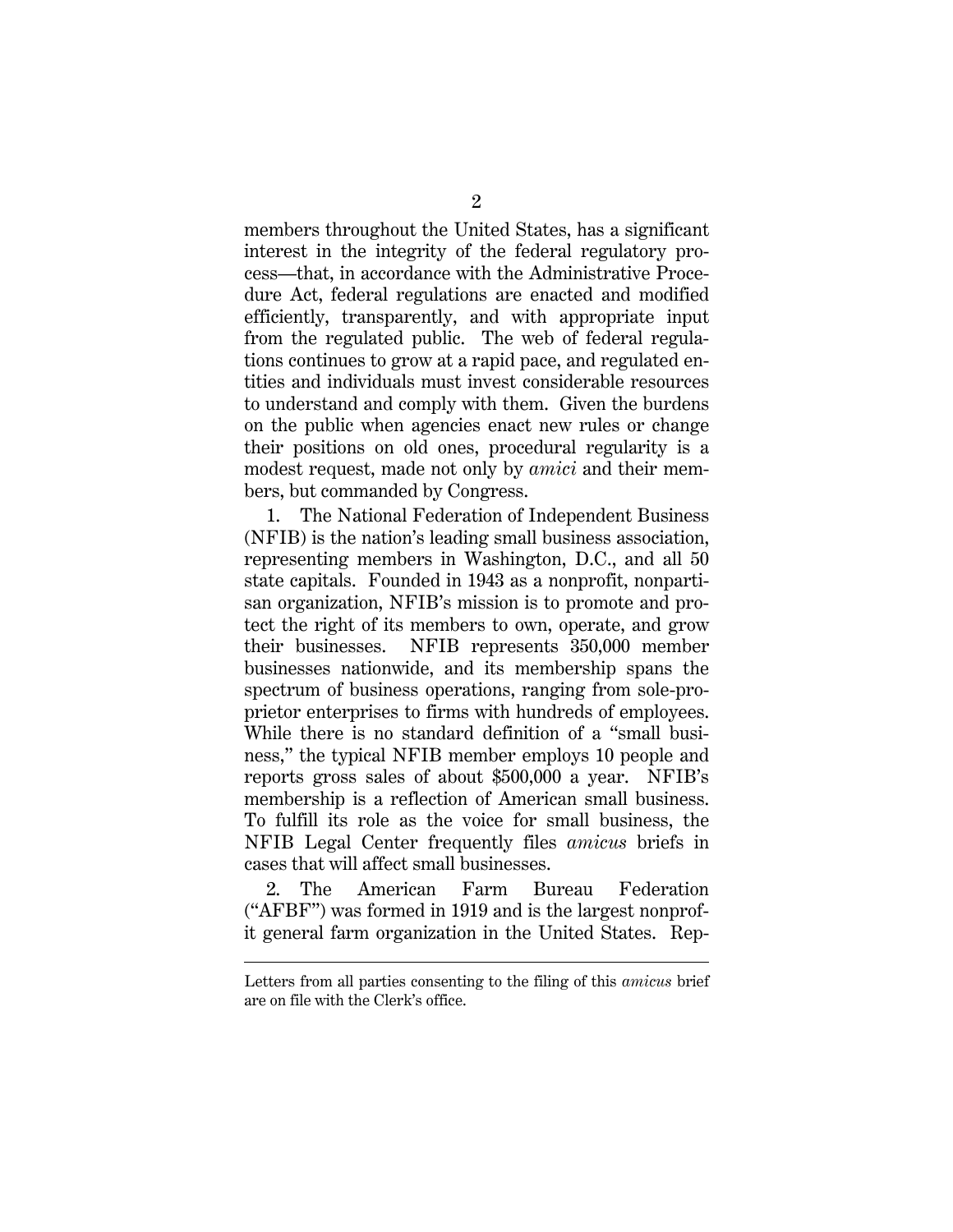resenting more than 6 million member families in all 50 States and Puerto Rico, AFBF's members grow and raise every type of agricultural crop and commodity produced in the United States. Its mission is to protect, promote, and represent the business, economic, social, and educational interests of American farmers and ranchers. To that end, the AFBF regularly participates in litigation, including as *amicus curiae* in this and other courts, to give voice to its members and protect their rights.

3. The American Petroleum Institute (API) is the only national trade association representing all facets of the oil and natural gas industry, which supports 9.8 million U.S. jobs and 8% of the U.S. economy. API's more than 600 members include large integrated companies, as well as exploration and production, refining, marketing, pipeline, and marine businesses, and service and supply firms. They provide most of the nation's energy and are backed by a growing grassroots movement of more than 20 million Americans.

4. The National Association of Home Builders (NAHB) is a Washington, D.C.-based trade association whose mission is to enhance the climate for housing and the building industry. Chief among NAHB's goals are providing and expanding opportunities for all people to have safe, decent, and affordable housing. Founded in 1942, NAHB is a federation of more than 800 state and local associations. About one-third of NAHB's more than 140,000 members are home builders or remodelers, and its builder members construct about 80 percent of all new homes built each year in the United States. The remaining members are associates working in closely related fields within the housing industry, such as mortgage finance and building products and services. NAHB frequently participates in litigation as a party litigant and *amicus curiae* to safeguard the rights and interests of its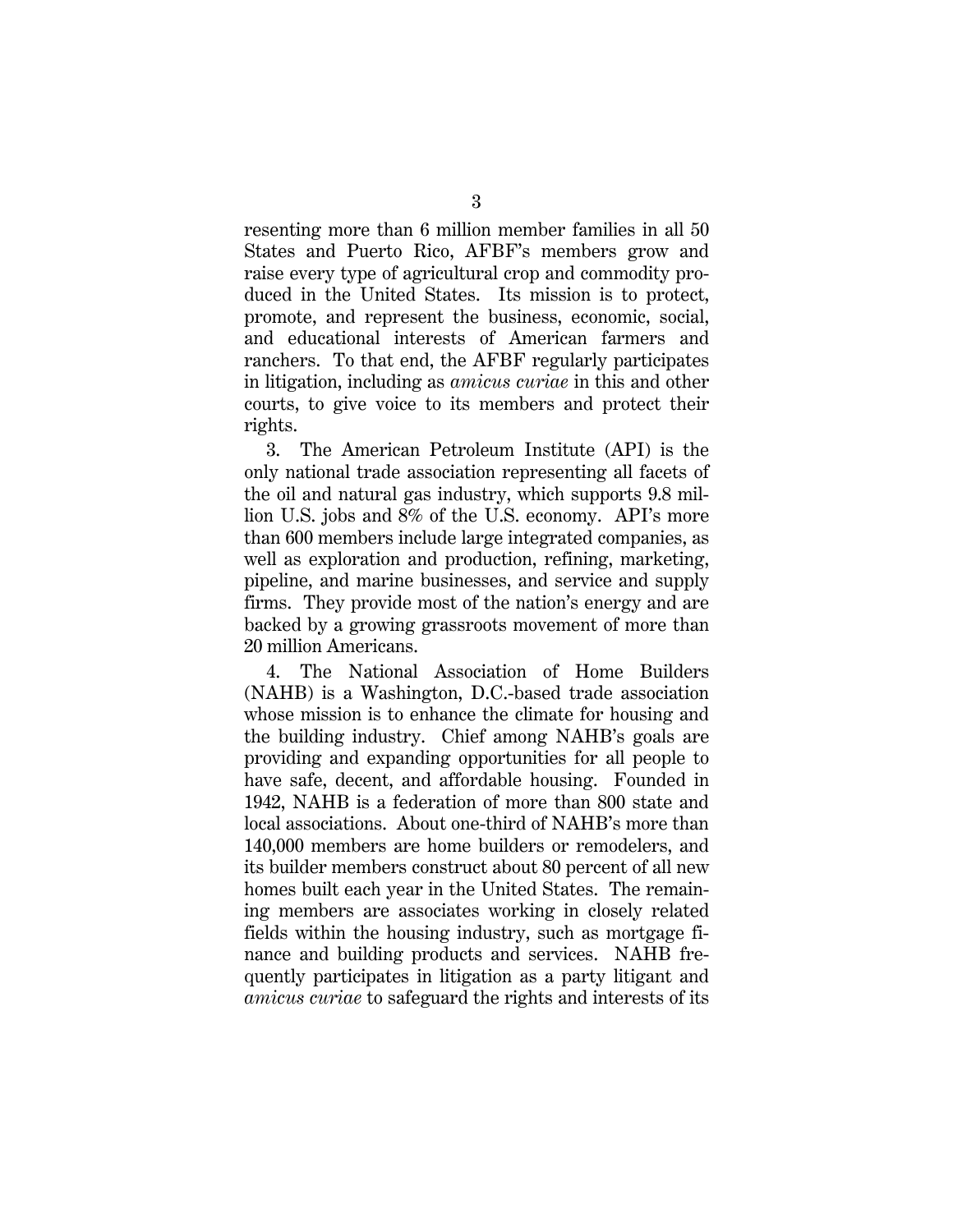members.

5. The Retail Litigation Center, Inc. (RLC) is a public-policy organization that identifies and engages in legal proceedings which affect the retail industry. The RLC's members include many of the country's largest and most innovative retailers. The member entities whose interests the RLC represents employ millions of people throughout the United States, provide goods and services to tens of millions more, and account for tens of billions of dollars in annual sales. The RLC seeks to provide courts with retail-industry perspectives on important legal issues, and to highlight the potential industry-wide consequences of significant pending cases.

Each of these *amici* is deeply concerned about the likely legal and economic instability that would attend reversal of the judgment below. Regulatory agencies would increasingly label substantive modifications of binding rules as mere "interpretive rules," which would evade the express statutory requirement of allowing public participation via notice-and-comment rulemaking. In turn, regulated entities would face increasing costs, because the regime governing them would be far less stable and the investments necessary to comply with a given regulation could be largely destroyed when an agency flip-flops on its own interpretation.

#### **SUMMARY OF ARGUMENT**

The Administrative Procedure Act was designed not to maximize convenience for the federal bureaucracy, but to ensure regulatory rationality and accountability. If agencies can avoid the Act's procedural checks by labeling legislative rules as mere interpretive rules, agencies will be less informed, and their regulations will be costlier and less predictable for individuals and businesses. Yet the Government's brief openly seeks a green light for just this sort of regulatory transformation.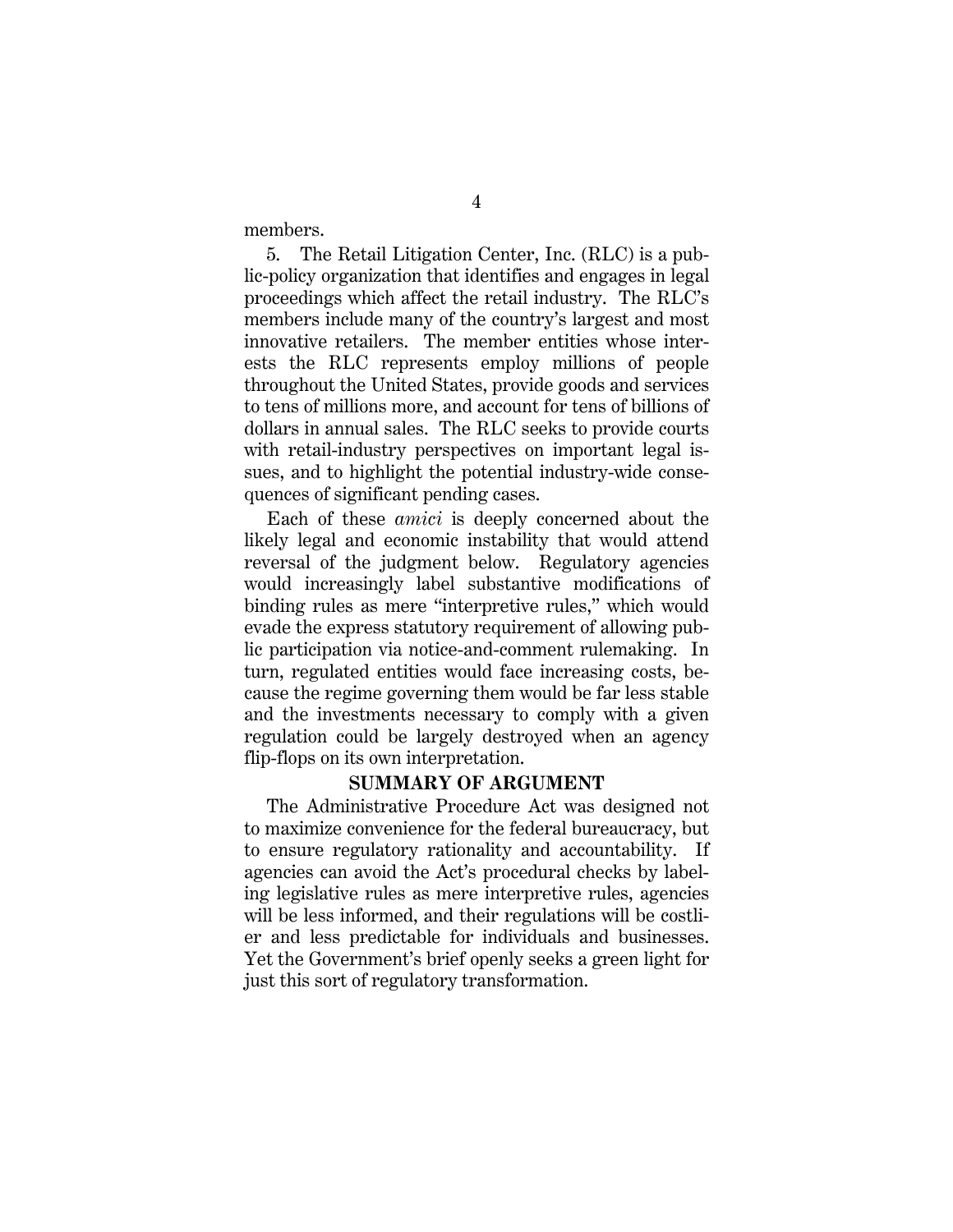To preclude end-runs around the APA, and as a modest check on agencies' exercise of substantive power, the D.C. Circuit has held that when an agency "significantly revises" a "definitive interpretation" of an unchanged regulation, it effectively "amend[s]" that regulation. *Alaska Prof'l Hunters Ass'n, Inc.* v. *FAA*, 177 F.3d 1030, 1034 (D.C. Cir. 1999); see also *Paralyzed Veterans of Am.* v. *D.C. Arena L.P.*, 117 F.3d 579, 586 (D.C. Cir. 1997). Thus, to comply with the APA, agencies must provide an opportunity for notice and comment before changing the meaning of a regulation.

Pulling one isolated APA provision from its context, the Government contends that the *Paralyzed Veterans* doctrine violates the APA's text. This argument ignores the rest of the APA's text, which creates a framework that limits agency overreach. The spare grant of authority to enact "interpretive rules" without notice and comment must be read in light of this larger context; the Government's reading would transform a minor and innocuous power into the authority to dispense with the core of the APA in many regulatory contexts. Notice and comment must generally precede significant regulatory changes because agencies' legitimacy depends on rationality and accountability. The Government's construction would encourage agencies to define their way around a vital check that promotes those essential aspects of administrative law. This construction sets the APA at war with itself.

The Government's only practical argument is its dislike of notice-and-comment rulemaking, which it regards as a costly procedure that "can present a formidable *in terrorem* barrier for agencies seeking to" change past interpretations of regulations. Pet. 20; see U.S. Br. 25- 26. But notice-and-comment rulemaking is designed to reduce the much greater "*in terrorem*" effect on the public of capricious, ill-considered regulatory swings. It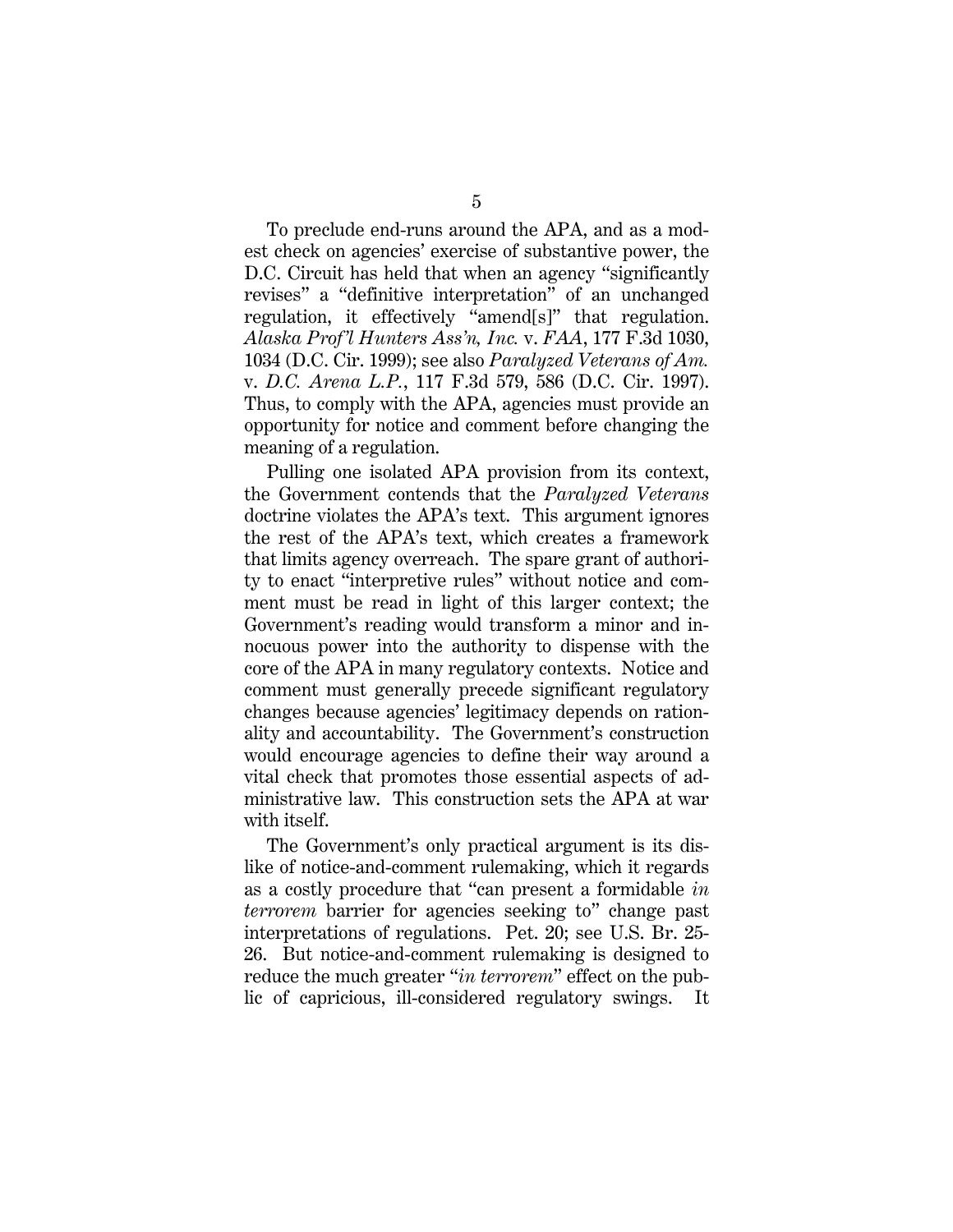helps ensure that resulting regulations are rational, workable, and lawful, and it facilitates judicial review. If, as the Government suggests, agencies *fear* procedural regularity, then the public and the courts should be deeply concerned. The administrative process takes time, which may seem irritating to regulators who would prefer to impose changes at once and by fiat. But the benefits of procedural regularity in rulemaking greatly outweigh any perceived costs.

Conversely, as examples provided below by *amici*  show and as common sense suggests, regulation by "interpretive rule" inherently injects unpredictability into the regulatory process and reduces agencies' accountability. Without the benefit of notice and comment, these regulations are often costlier and less workable than regulations adopted after more careful consideration. Moreover, while an agency can assign a regulation a new meaning at the stroke of a pen, those subject to the regulation cannot always react so quickly. Far from embracing such regulatory whiplash, the APA constrains it, and the D.C. Circuit's judgment should accordingly be affirmed.

#### **ARGUMENT**

*Amici* agree with the substantive legal arguments made by Respondents. Because their members are also subject to substantial federal regulation, *amici* seek to assist the Court by addressing the legal and practical consequences of this case from the perspective of the wider regulated public. The APA was designed to protect the public from opaque, irrational, and unaccountable agency action. Numerous examples demonstrate the value of the APA's procedural protections and the costs the public incurs when agencies cast these requirements aside.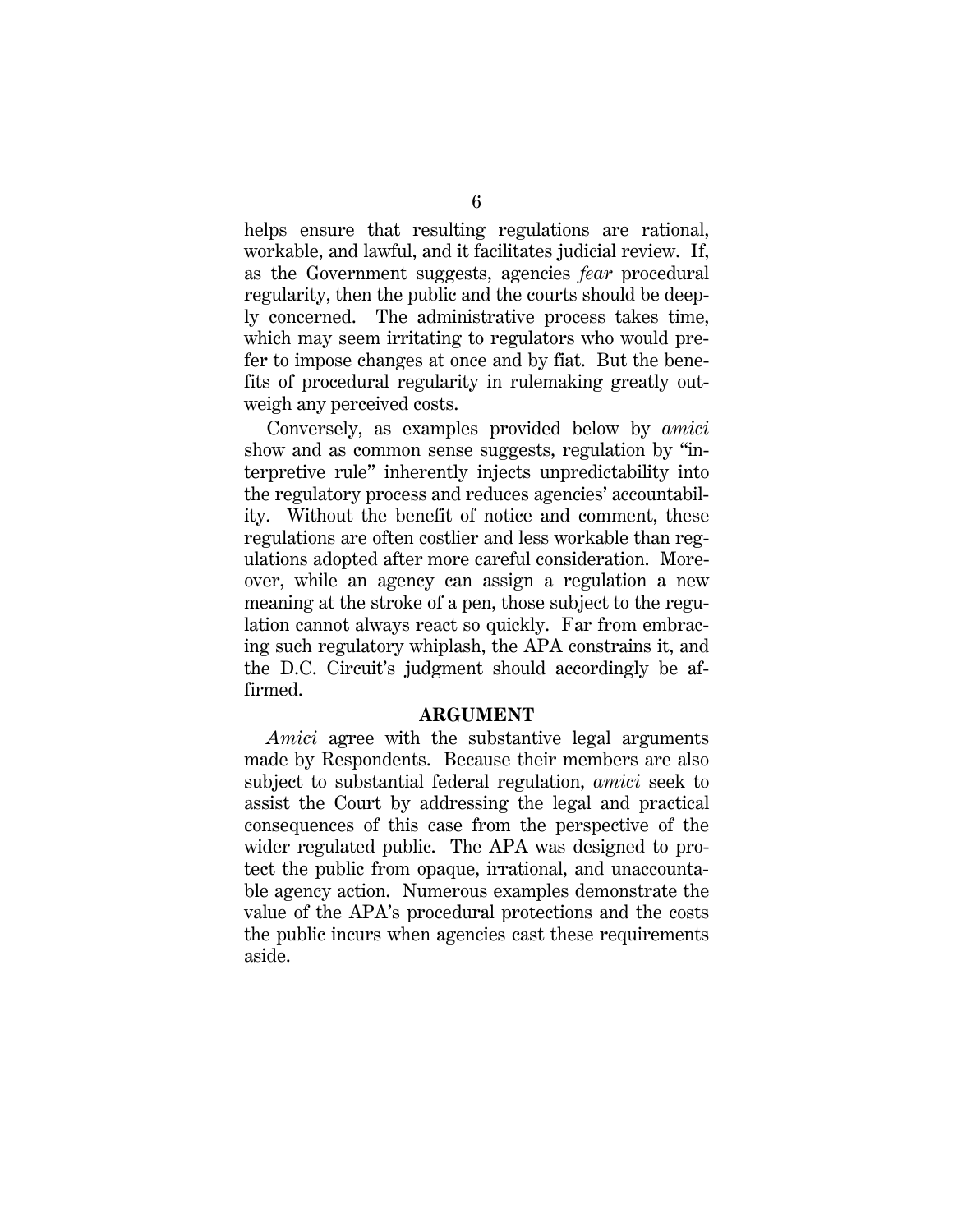#### **I.** *PARALYZED VETERANS* **COMPORTS WITH THE PURPOSE AND TEXT OF THE APA**

Congress enacted the Administrative Procedure Act to promote procedural regularity as an essential predicate to allowing agencies to wield vast authority over the public. Notice-and-comment rulemaking is central to this purpose, helping ensure rationality and accountability. It alerts those who are being regulated, like *amici* and their members, to proposed changes in regulations and it allows the public to educate agencies on the effects those changes might have on the ground. The APA exempts interpretive rules from this procedural requirement, but the courts—not the agencies—must determine whether a rule is legislative or interpretive. The purpose and text of the APA makes clear that when "an agency has given its regulation a definitive interpretation, and later significantly revises that interpretation," *Alaska Hunters*, 177 F.3d at 1034, the latter rule is not a mere interpretive rule, but is instead a legislative rule and accordingly is subject to the APA's notice-and-comment procedure.

### **A.** *Paralyzed Veterans* **is a modest rule that furthers the APA's goals of fair regulatory procedures and rational regulations**

"The Administrative Procedure Act, enacted in 1946, was designed to promote general fairness and regularity in administrative action." *Pan-Atlantic Steamship Corp.*  v*. Atlantic Coast Line R.R. Co*., 353 U.S. 436, 442-443 (1957). Congress recognized a "need for a simple and standard plan of administrative procedure" that could "assure administrative fairness in the beginning so that litigation may become unnecessary." H.R. Rep. No. 79- 1980, at 8 (1946).

To that end, the Act limits agency discretion through "procedural requirements which 'assure fairness and mature consideration of rules of general application.'" *Chrysler Corp.* v*. Brown*, 441 U.S. 281, 303 (1979) (quot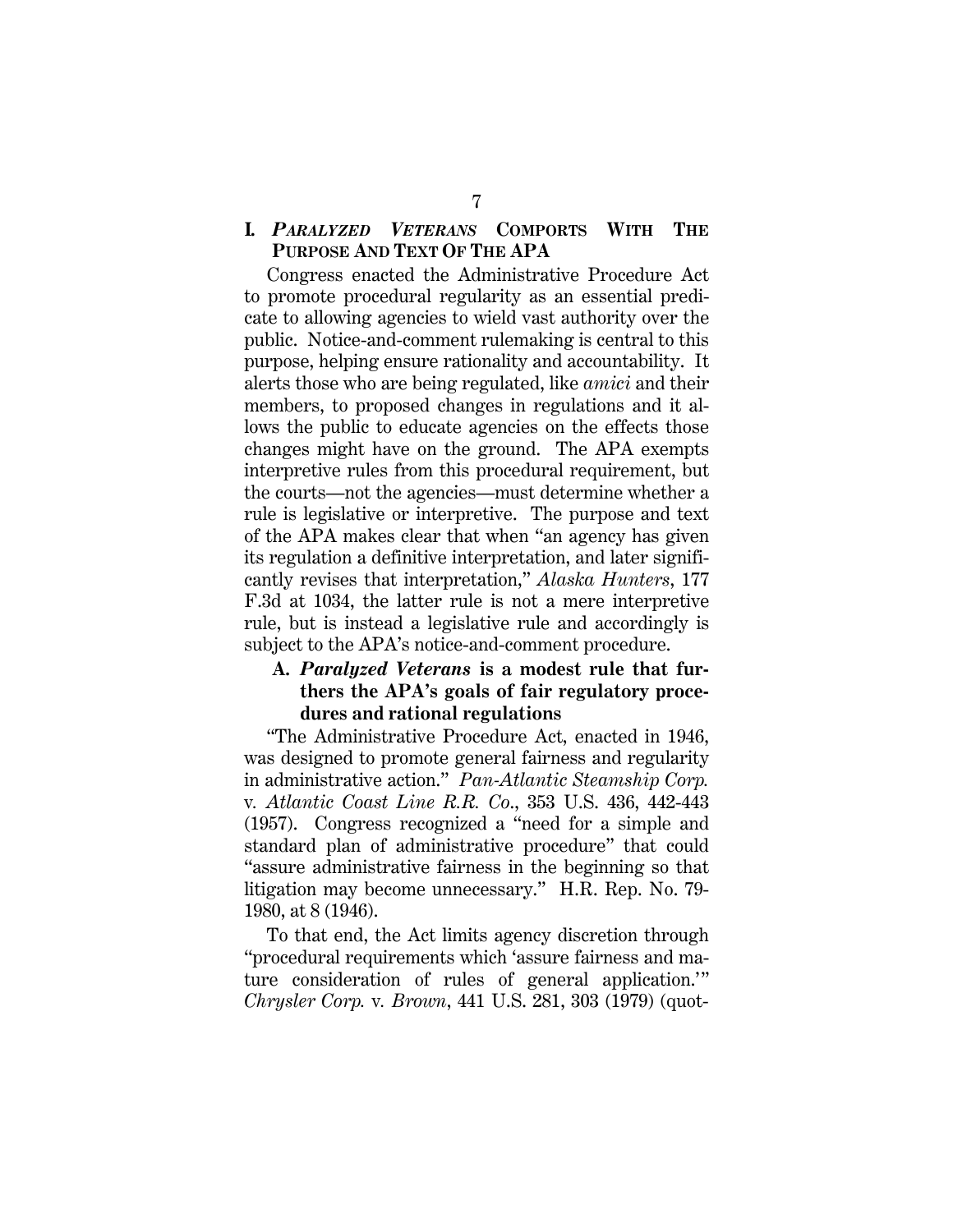ing *NLRB* v*. Wyman-Gordon Co.*, 394 U.S. 759, 764 (1969)). These safeguards are essential because typically, when an agency acts, "important interests are in conflict." *Id*. at 316. "In enacting the APA, Congress made a judgment that notions of fairness and informed administrative decisionmaking require that agency decisions be made only after affording interested persons notice and an opportunity to comment." *Ibid.*

Not every agency decision rises to the level of a regulation governing the public, and so not every agency action is subject to notice and comment. The APA provides that "interpretative rules, general statements of policy, or rules of agency organization, procedure, or practice" do not have to go through this process. 5 U.S.C. § 553(b)(A). Interpretive rules do not bind the public, but merely "advise the public of the agency's construction of the statutes and rules \*\*\* ." U.S. Dep't of Justice, Attorney General's Manual on the Administrative Procedure Act 30 n.3 (1947) (APA Manual). $^2$  $^2$ 

These lines are not always clear. "Distinguishing between a 'legislative' rule \* \* \* and an interpretive rule," therefore, "is often very difficult \*\*\* ." *Hoctor* v. *U.S. Dep't of Agric*., 82 F.3d 165, 167 (7th Cir. 1996); see also *Am. Hosp. Ass'n* v. *Bowen*, 834 F.2d 1037, 1045 (D.C. Cir. 1987) ("spectrum between a clearly interpretive rule and a clearly substantive one is a hazy continuum"). The D.C. Circuit has sought to add clarity by holding that a purported interpretive rule is actually a legislative rule if "in the absence of the rule there would not be an adequate legislative basis for enforcement action or other agency action to confer benefits or ensure the performance of duties," or "the rule effectively amends a prior legislative

<span id="page-15-0"></span> <sup>2</sup> The APA also provides that agencies can bypass notice and comment when a rule is insignificant or, alternatively, is so significant that it must be implemented immediately. See 5 U.S.C. § 553(b)(B).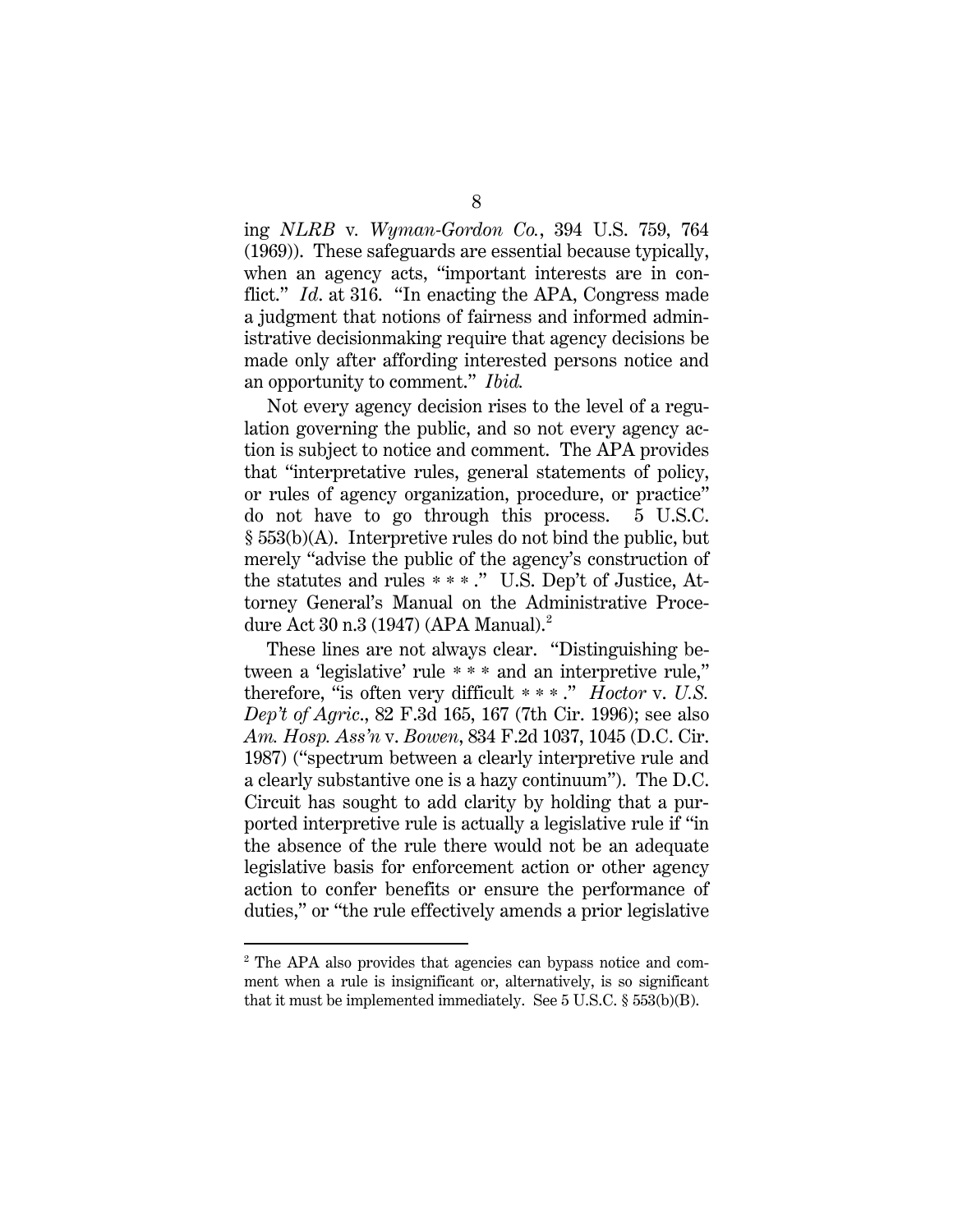rule." *Am. Mining Cong.* v. *Mine Safety & Health Admin*., 995 F.2d 1106, 1112 (D.C. Cir. 1993). While "considerable smog" still enshrouds the distinction between legislative and interpretive rules, *Syncor Int'l Corp.* v. *Shalala*, 127 F.3d 90, 93 (D.C. Cir. 1997) (internal quotation omitted), "[i]n light of the obvious importance of [the APA's] policy goals of maximum participation and full information, [courts] have consistently declined to allow the exceptions itemized in § 553 to swallow the APA's well-intentioned directive." *Am. Hosp. Ass'n*, 834 F.2d at 1044; see also *N.C. Growers' Ass'n, Inc.* v. *United Farm Workers*, 702 F.3d 755, 767 (4th Cir. 2012) (same). In other words, when it is unclear whether an agency action affecting the regulated public is legislative or interpretive, the tie should go to the regulated public.

In *Alaska Hunters*, the D.C. Circuit relied on these principles to hold that when an agency first gives a legislative rule "a definitive interpretation" and later issues a rule that "significantly revises that interpretation," the latter rule effectively "amend[s]" the agency's prior legislative rule, making that action subject to notice and comment. 177 F.3d at 1034. The court, however, has stressed the limited applicability of this doctrine. First, "conditional or qualified statements, including statements that something 'may be' permitted," do not satisfy the definitive-interpretation prong. *MetWest Inc.* v. *Sec'y of Labor*, 560 F.3d 506, 509-510 (D.C. Cir. 2009). Instead, the earlier interpretation must be "express, direct, and uniform \*\*\* ." *Ass'n of Am. R.Rs.* v. *Dep't of Transp.*, 198 F.3d 944, 950 (D.C. Cir. 1999). Regarding the second prong, "so long as a new guidance document 'can reasonably be interpreted' as consistent with prior documents, it does not significantly revise a previous authoritative interpretation." *MetWest Inc.*, 560 F.3d at 510 (quoting *Air Transp. Ass'n of Am.* v. *FAA*, 291 F.3d 49, 57-58 (D.C. Cir. 2002)).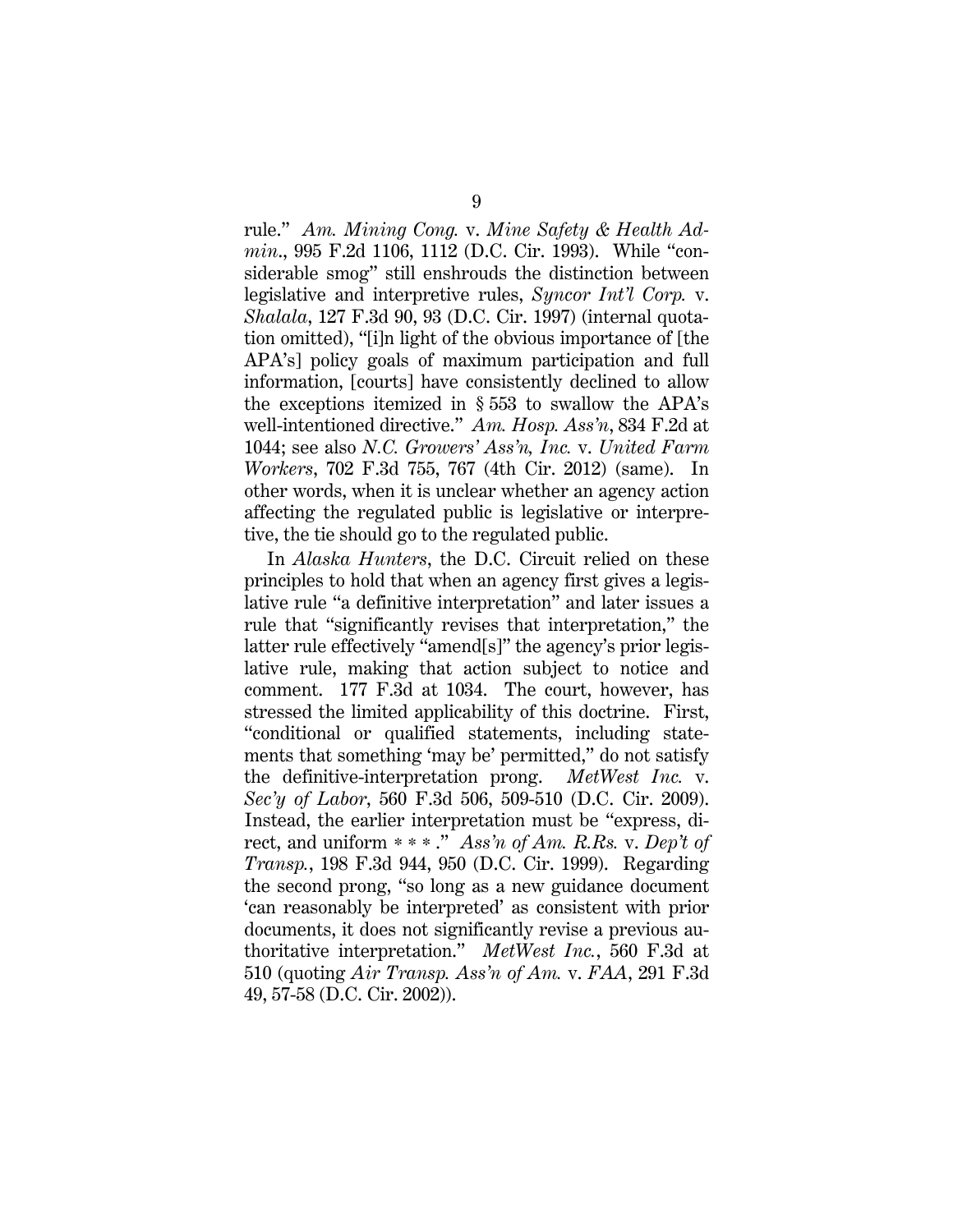Thus, the *Paralyzed Veterans* doctrine applies only in cabined circumstances, not to interpretive rules that play the limited role that would excuse notice-and-comment rulemaking. Indeed, far from the reign of terror that the Government depicts, *Paralyzed Veterans* has been applied by the D.C. Circuit only three times to require notice and comment. See Pet. App. 6a n.4. In those rare circumstances where both factors are met, *Paralyzed Veterans* protects the interests of parties who have relied on an agency's definitive interpretation of a regulation and ensures that agencies receive valuable public input before completely changing a settled course. In so doing, the doctrine advances the purposes of the APA.

#### **B. The APA's text justifies the** *Paralyzed Veterans*  **approach**

#### 1. *Courts determine whether an agency rule is legislative or interpretive*

The Government is correct that the APA exempts interpretive rules from the notice-and-comment rulemaking requirement. 5 U.S.C. § 553(b)(A). But the Government elides the central question of what precisely qualifies as an interpretive rule for purposes of that provision. When agencies cloak their actions by characterizing them as interpretive rules, courts need not listlessly accept agencies' own choice of label. The history of the APA and this Court's precedent establish that an agency cannot bypass the APA's procedural requirements by simply declaring its action to be an "interpretive rule."

Congress did not intend for agencies to be able to unilaterally broaden their power by mislabeling their actions. In 1945, the Senate Judiciary Committee made clear that the Act, "[e]xcept in a few respects, \* \* \* is not a measure conferring administrative powers but is one laying down definitions and stating limitations." S. Rep. 79-752, at 31 (1945). Courts have "the duty \* \* \* to pre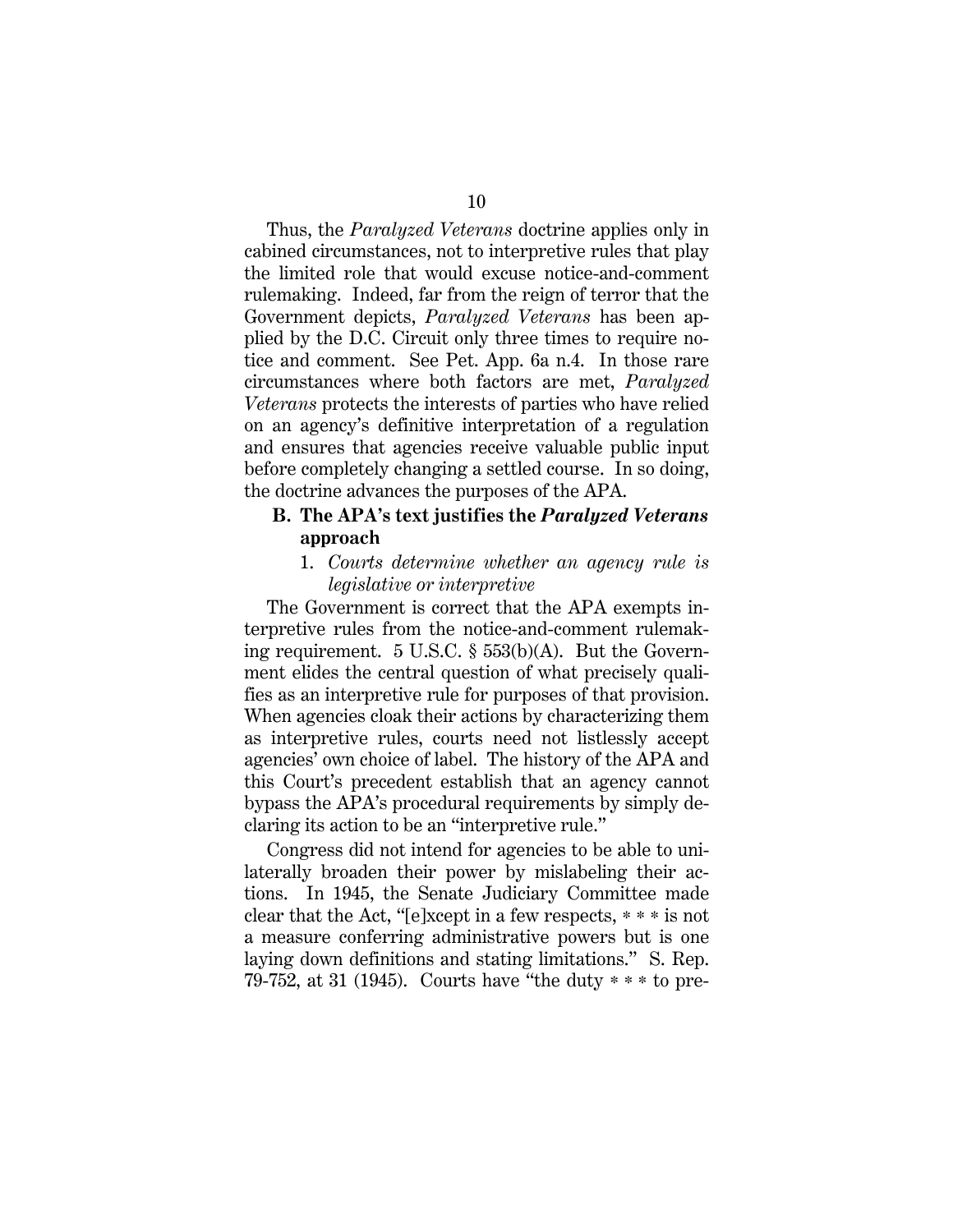vent avoidance of the requirements of the bill by any manner or form of indirection, and to determine the meaning of the words and phrases used." *Ibid*.

Thus, the Court should "not classify a rule as interpretive just because the agency says it is. Instead, 'it is the substance of what the [agency] has purported to do and has done which is decisive.'" *Chamber of Commerce* v. *Occupational Safety & Health Admin.*, 636 F.2d 464, 468 (D.C. Cir. 1980) (quoting *Columbia Broad. System, Inc.*  v. *United States*, 316 U.S. 407, 416 (1942)); see also *Gonzales* v. *Oregon*, 546 U.S. 243, 257 (2006) ("Since the regulation gives no indication how to decide this issue, the Attorney General's effort to decide it now cannot be considered an interpretation of the regulation."); *Shalala* v. *Guernsey Mem'l Hosp*., 514 U.S. 87, 101-102 (1995) (analyzing whether a provision in an agency manual was a substantive or interpretive rule).

> 2. *If a rule significantly amends an agency's existing definitive interpretation of a regulation, it is not an interpretive rule*

The text and structure of the APA weigh against the capacious definition of "interpretive rule" offered by the Government and confirm that "Congress intended the exceptions to § 553's notice and comment requirements to be narrow ones." *Am. Hosp. Ass'n*, 834 F.2d at 1044. Along with interpretive rules, the APA exempts "general statements of policy" and "rules of agency organization, procedure, or practice" from notice and comment. 5 U.S.C. § 553(b)(A). These additional types of rules provide the context for understanding the kind of "interpretive rule" that Congress immunized from notice and comment. See *Gutierrez* v*. Ada*, 528 U.S. 250, 255 (2000) ("words and people are known by their companions"). They suggest that the designation does not apply when a rule significantly changes a definitive interpretation of a regulation.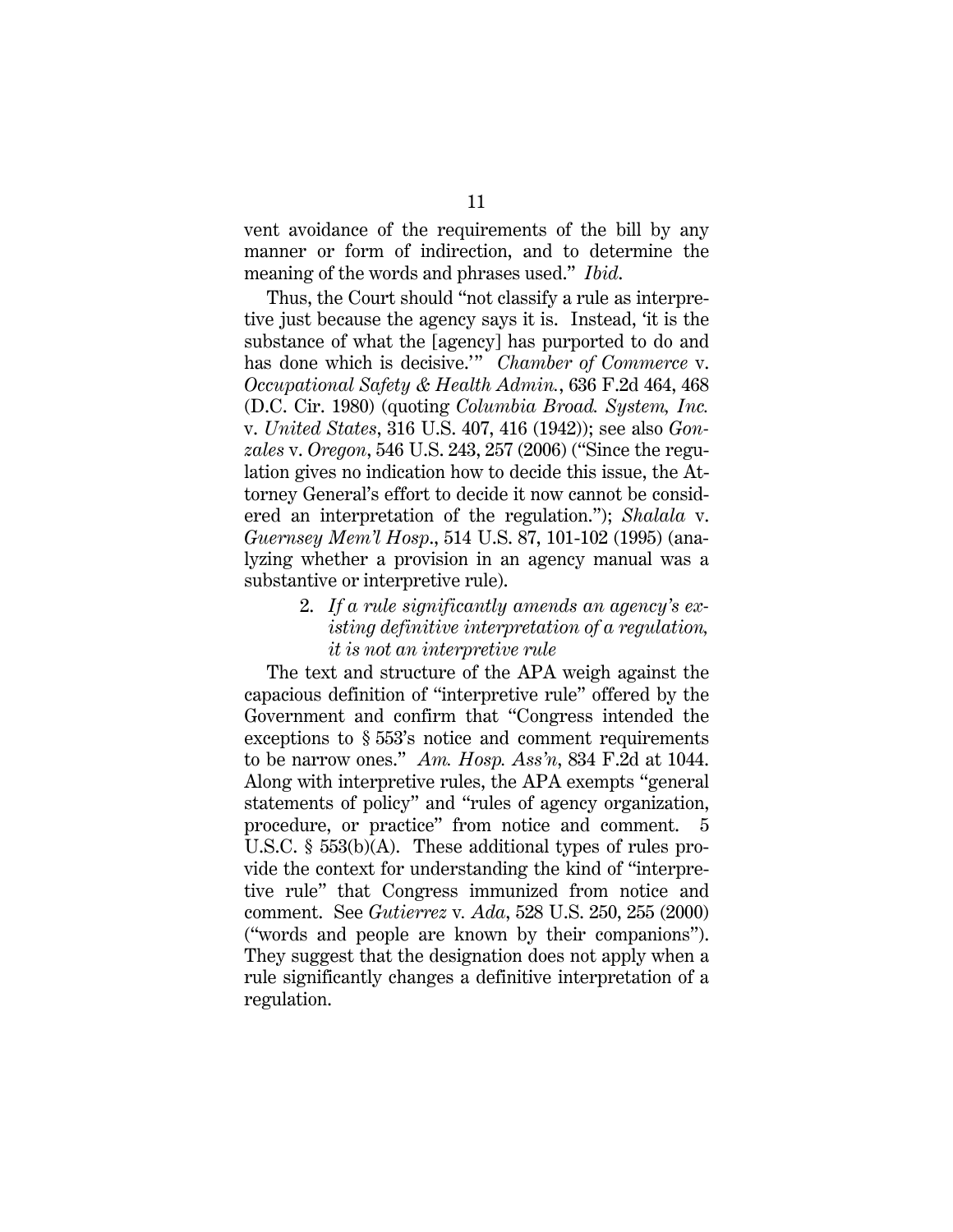First, rules of agency organization, procedure, or practice concern only how an agency structures its internal affairs. These rules do not change how a regulation is construed or implicate any substantial reliance interests. Next, general statements of policy "advise the public prospectively of the manner in which the agency proposes to exercise a discretionary power." APA Manual at 30 n.3. Again, these rules might announce an agency's regulatory priorities, but they have no effect on *whether* a regulation applies. Likewise, interpretive rules that "advise the public of the agency's construction of the statutes and rules," *ibid*., will not implicate reliance interests when they only clarify or flesh out a regulation.

But once an agency provides its definitive interpretation, regulated parties are justified in structuring their affairs around that version of the regulation. Indeed, considering the level of deference that courts afford these interpretations, and that agencies demand, private parties ignore them at their own peril. See *Auer* v. *Rob* $bins, 519$  U.S.  $452, 461-462$   $(1997).$ <sup>[3](#page-19-0)</sup> A later rule that replaces a previous definitive interpretation with a completely contrary interpretation does not simply clarify the regulation, but instead effectively alters its meaning. See *Alaska Hunters*, 177 F.3d at 1034. As such, "notions of fairness and informed administrative decisionmaking require that [such] agency decisions be made only after

<span id="page-19-0"></span> <sup>3</sup> Recent studies have found that when *Auer* deference has been applied, courts overwhelmingly side with agencies. See William Eskridge & Lauren Baer, The Continuum of Supreme Court Treatment of Agency Statutory Interpretations from *Chevron* to *Hamdan*, 96 Geo. L.J. 1083, 1142 (2008) (finding that the Supreme Court ruled for agencies in 91% of *Auer* cases); Richard Pierce & Joshua Weiss, An Empirical Study of Judicial Review of Agency Interpretations of Agency Rules, 63 Admin. L. Rev. 515, 519 (2011) (finding that district and circuit courts ruled for agencies in 76% of *Auer* cases) (last visited Oct. 11, 2014).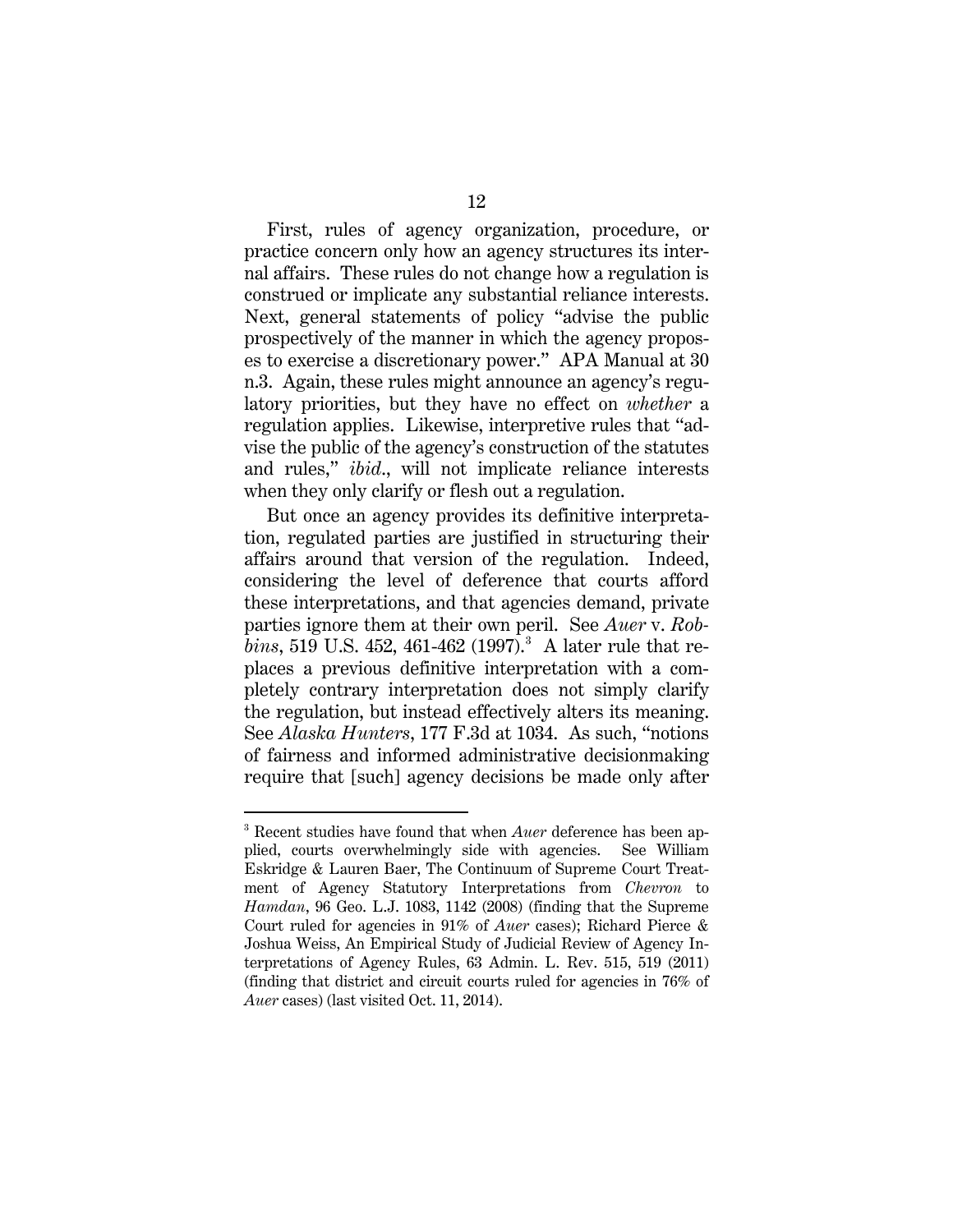affording interested persons notice and an opportunity to comment." *Chrysler Corp.*, 441 U.S. at 316.

The Government argues that if an agency action that clarifies a regulation is an interpretive rule, then a later action that rescinds and replaces that rule must also be deemed an interpretive rule. The Government reasons that because the APA defines "rule making" as the "agency process for formulating, amending, or repealing" a rule, 5 U.S.C. § 551(5), the APA's procedural requirements must "apply equally to the process of formulating, amending, or repealing a particular rule, whether interpretive or otherwise." U.S. Br. 31.

But fundamentally different interests are implicated when an agency changes, rather than clarifies, a regulation's meaning. Precedent from the statutory context is illuminating. If a new law merely clarifies a law that preexisted a defendant's alleged violation, courts apply the new law retroactively. *See, e.g.*, *Piamba Cortes* v. *Am. Airlines, Inc.*, 177 F.3d 1272, 1283 (11th Cir. 1999) (holding that "concerns about retroactive application are not implicated when an amendment \* \* \* is deemed to clarify relevant law rather than effect a substantive change in the law"). $4$  The Due Process Clause, however, "protects the interests in fair notice and repose that may be compromised by retroactive legislation" if new law substantively changes old law. *Landgraf* v. *USI Film Prods*., 511 U.S. 244, 266 (1994). The same principles apply here.[5](#page-20-1) When an agency conducts an about-face on a

<span id="page-20-0"></span> <sup>4</sup> See also *Brown* v. *Thompson*, 374 F.3d 253, 261 n.6 (4th Cir. 2004); *ABKCO Music, Inc*. v. *LaVere*, 217 F.3d 684, 691 (9th Cir. 2000) (same); *Liquilux Gas Corp*. v. *Martin Gas Sales*, 979 F.2d 887, 890 (1st Cir. 1992) (same).

<span id="page-20-1"></span> $5$  This reading of 5 U.S.C.  $\S 553(b)$  is further supported by the Court's practice of looking with suspicion at an agency interpretation that "conflicts with a prior interpretation \*\*\* ." *Christopher* v.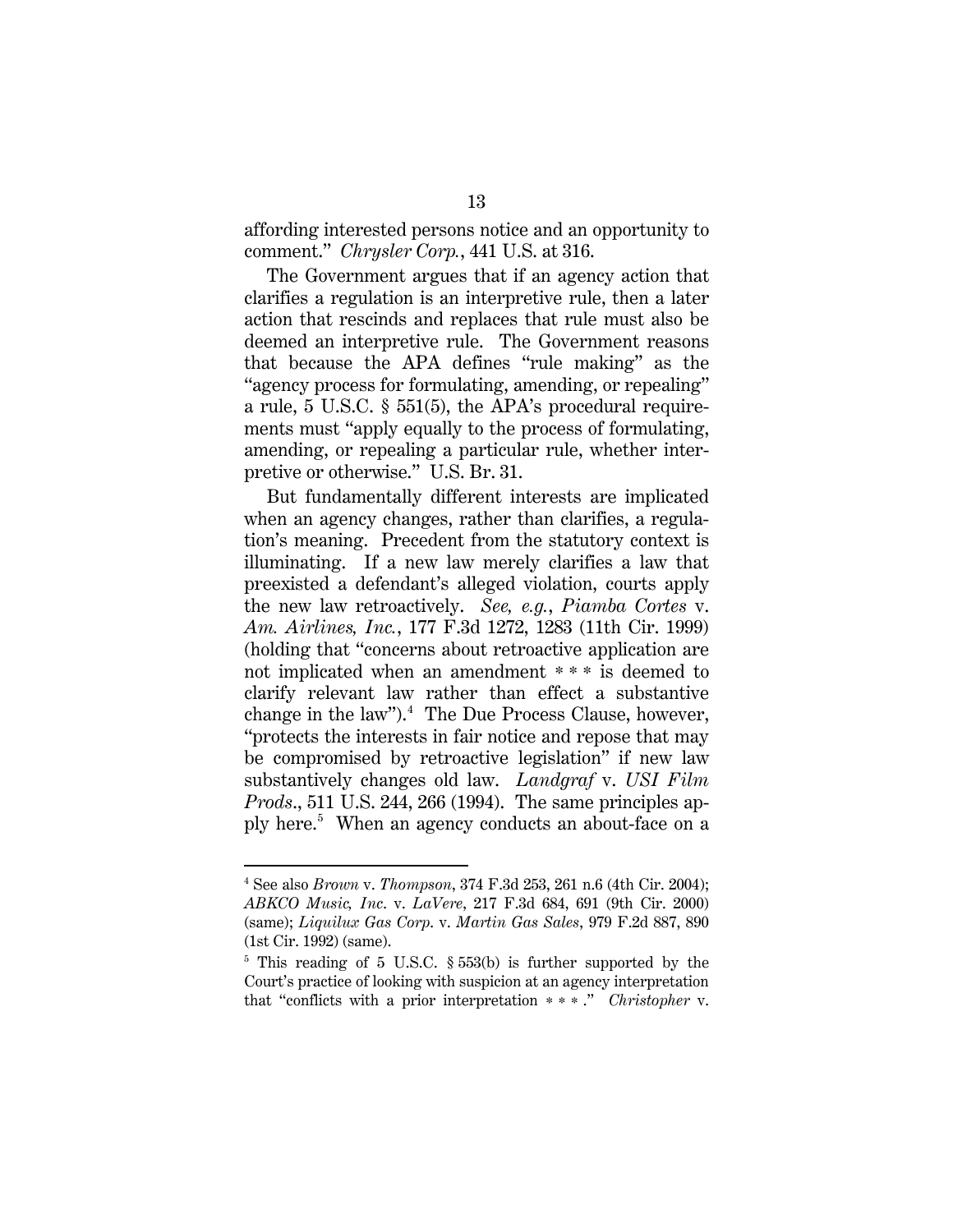definitive regulatory interpretation, it must provide for notice and comment before it forces the public to likewise change course.

#### **II. REGULATION BY "INTERPRETIVE RULE" LEADS TO GREATER PUBLIC COSTS AND UNCERTAINTY**

These principles have real-life consequences for those, like *amici*'s members, who are subject to the power of federal regulatory agencies. Unchecked and irrational agency actions can upend millions of people's day-to-day lives. The following examples illustrate why the *Paralyzed Veterans* doctrine is essential to preventing improper diminution of the transparency, predictability, and accountability of the regulatory process.

#### **A. The EPA's recent interpretive rule regarding agricultural conservation practices demonstrates the need for procedural regularity**

One recent example of the potential dangers of overreaching interpretive rules comes in the agricultural context. The Environmental Protection Agency and the Army Corps of Engineers recently issued what they deemed an interpretive rule regarding certain exemptions available under the Clean Water Act. The Act requires any party seeking to discharge dredged or fill material into navigable waters to first obtain a permit—a process that requires notice and an opportunity for public hearings.<sup>[6](#page-21-0)</sup> 33 U.S.C. § 1344(a). Congress amended the

 $\overline{a}$ 

<span id="page-21-0"></span><sup>6</sup> This is no simple process. In *Rapanos* v. *United States*, a plurality of this Court declared that the Corps "exercises the discretion of an enlightened despot" when "deciding whether to grant or deny a permit" under section 1344(a). 547 U.S. 715, 721 (2006). The plurality noted that "[t]he average applicant for an individual permit spends 788 days and \$271,596 in completing the process, and the average applicant for a nationwide permit spends 313 days and \$28,915—not counting costs of mitigation or design changes." *Ibid.*

*SmithKline Beecham Corp*., 132 S. Ct. 2156, 2166 (2012) (citing *Thomas Jefferson Univ*. v. *Shalala*, 512 U.S. 504, 515 (1994)).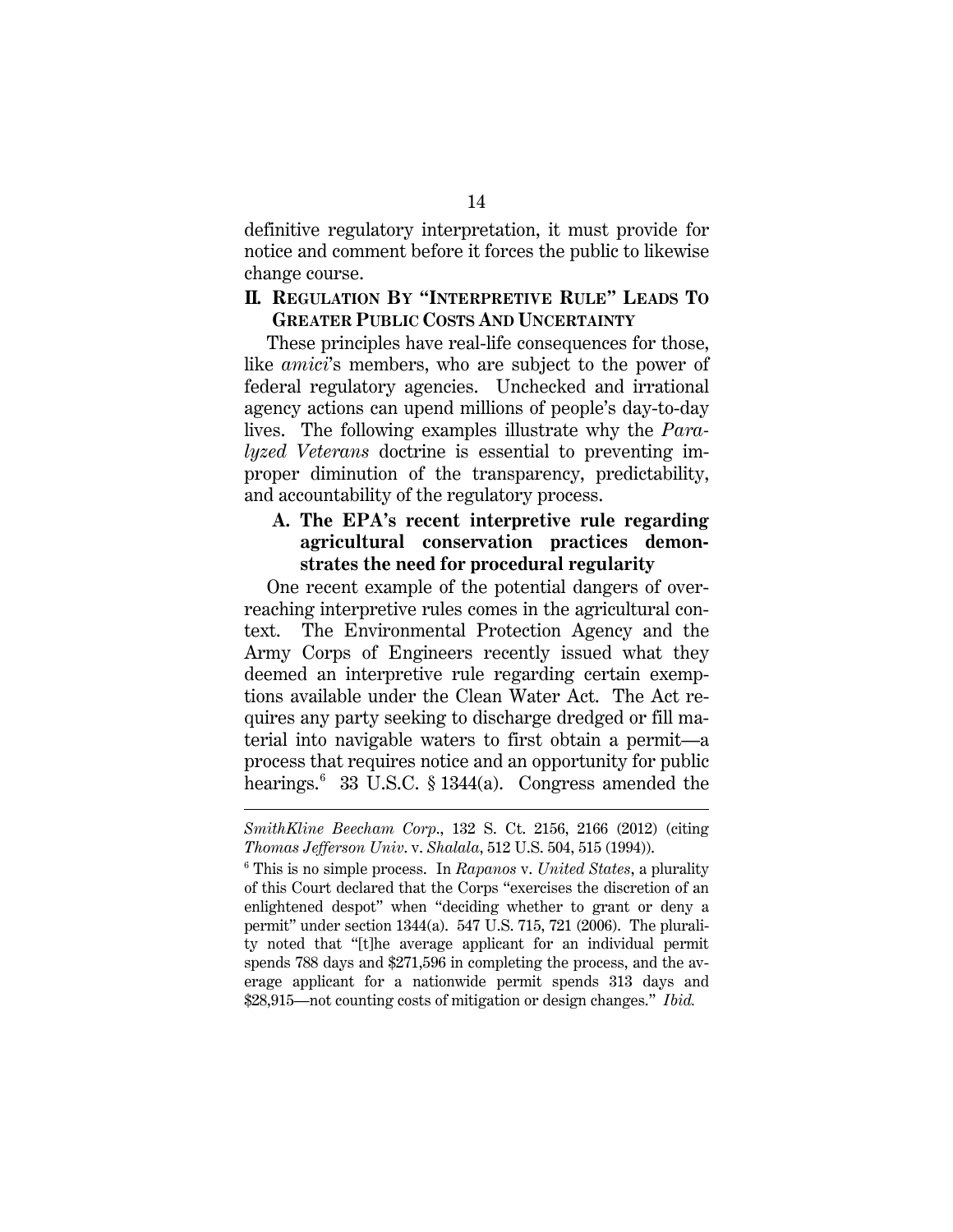Act in 1977 to exempt "normal farming, silviculture, and ranching activities" from this permitting requirement. Clean Water Act of 1977, Pub. L. No. 95-217, § 67(f)(1), 91 Stat. 1566, 1600. The EPA and Army Corps of Engineers accordingly promulgated rules listing broad categories of normal farming activities that would not require permitting. See 40 C.F.R. § 232.3; 33 C.F.R. § 323.4.

On March 25, 2014, the EPA and Army Corps of Engineers issued a self-described "interpretive rule" that purported to "identif[y] additional activities considered exempt from permitting" while leaving exemptions in place for already-exempt activities. EPA & U.S. Dep't of the Army, Interpretive Rule Regarding the Applicability of Clean Water Act Section  $404(f)(1)(A) 1 (2014).$ <sup>[7](#page-22-0)</sup> The rule first provided that activities named in the statute and regulations and "other activities of essentially the same character" were already exempt under existing regulations. *Id*. at 2. It then declared that "additional" exemptions for 55 specific Natural Resources Conservation Service (NRCS) agricultural conservation practices were warranted because these practices were "of essentially the same character" as the "upland soil and water conservation practices" named in the statute and regulations.[8](#page-22-1) *Ibid*. But there was a catch: The 55 identified

<span id="page-22-0"></span> <sup>7</sup> *available at* http://www2.epa.gov/sites/production/files/2014- 03/documents/cwa\_section404f\_interpretive\_rule.pdf (last visited Oct. 15, 2014).

<span id="page-22-1"></span><sup>&</sup>lt;sup>8</sup> The same day the agencies promulgated their interpretive rule, they issued a Memorandum of Understanding that listed the 55 agricultural conservation practices covered by the interpretive rule. See U.S. Dep't of Agric., EPA, & U.S. Dep't of the Army, Memorandum of Understanding Concerning Implementation of the  $404(f)(1)(A)$ Exemption for Certain Agricultural Conservation Practice Standards (2014), *available at* http://www2.epa.gov/sites/production/files/ 2014-03/documents/interagency\_mou\_404f\_ir\_signed.pdf (last visited Oct. 15, 2014).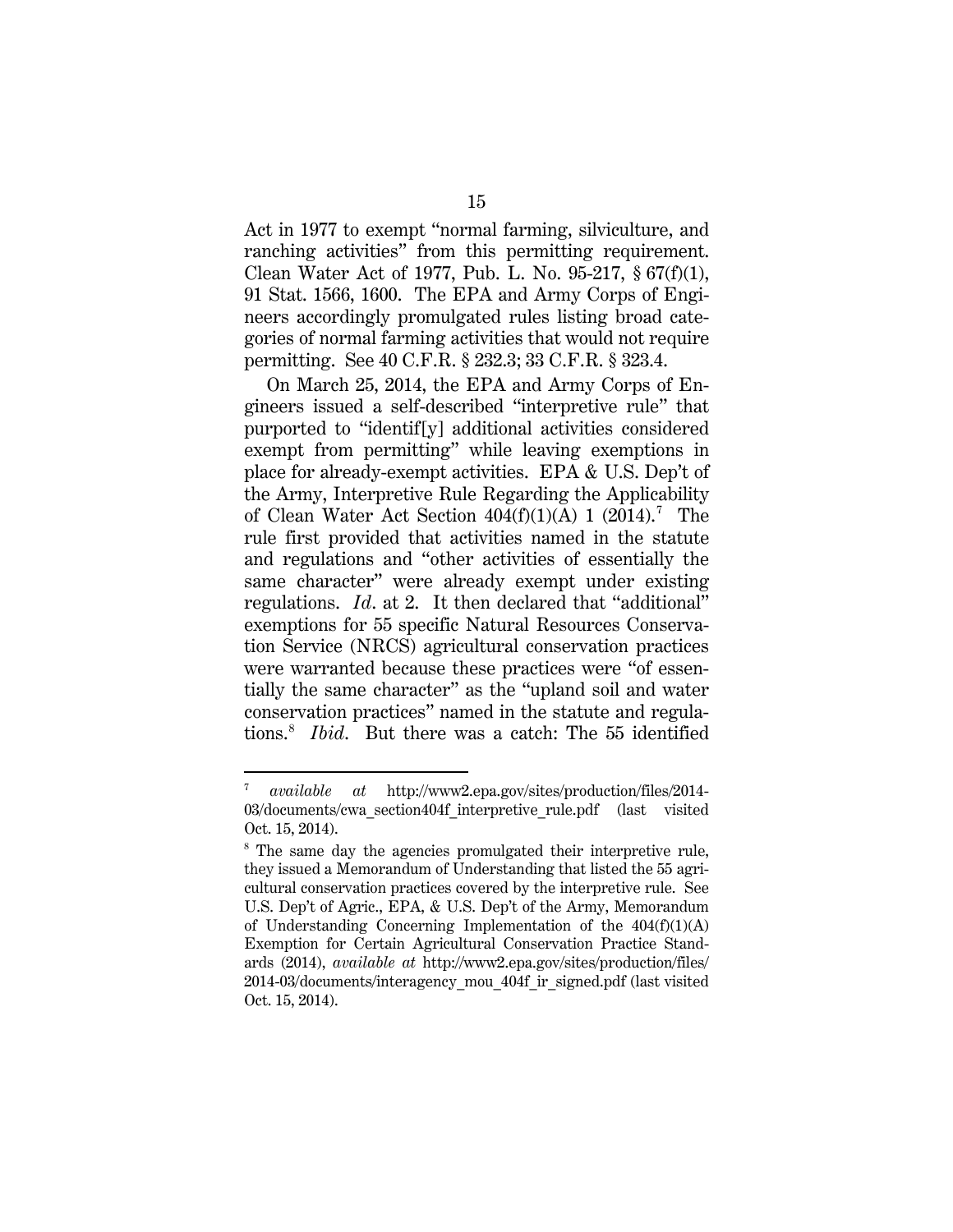practices would have to be performed in accordance with detailed technical standards promulgated by NRCS.<sup>[9](#page-23-0)</sup>

The rule provides that it "does not affect, in any manner, the scope of \* \* \* activities currently exempt from permitting under section 404(f)(1)(A)," *id*. at 1, but this cannot be true because the rule *necessarily* puts new restrictions on exempt activities. By the agencies' own reasoning, the 55 identified practices were already exempt. Why? These "exempt" practices were "of essentially the same character" as the "upland soil and water conservation practices" named in the statute and regulations. *Id*. at 2. What has changed is that now they "must \* \* \* be implemented in conformance with NRCS technical standards." *Id*. at 4.

The rule, unsurprisingly, has generated confusion and costs for farmers. Day-to-day tasks like building fences, digging ditches, or pruning trees have been transformed overnight from simple farming activities into "NRCS Conservation Practices" with detailed practice standards. [10](#page-23-1) Farmers who engage in these and similar routine

<span id="page-23-0"></span><sup>&</sup>lt;sup>9</sup> The NRCS offers conservation assistance to landowners who request it, but its conservation standards have always been voluntary "best practices," not regulatory requirements. See Natural Resources Conservation Services, Conservation Planning, *available at* http://www.nrcs.usda.gov/wps/portal/nrcs/main/national/technical/cp/ (last visited Oct. 15, 2014).

<span id="page-23-1"></span> $10$  For example, NRCS standards for building fences require: (1) fencing materials, type and design to be of a high quality and durability; (2) fences shall be designed, located, and installed to meet appropriate local wildlife and land management needs and requirements; (3) when appropriate, natural barriers should be utilized instead of fencing; (4) the fence design and location should consider erosion, flooding potential, and stream crossings; (5) fences across gullies, canyons, or streams may require special bracing, design, or approaches; and (6) regular inspection of fences as part of an ongoing maintenance program, including a schedule for inspections after storms, repair or replacement of loose materials, removal of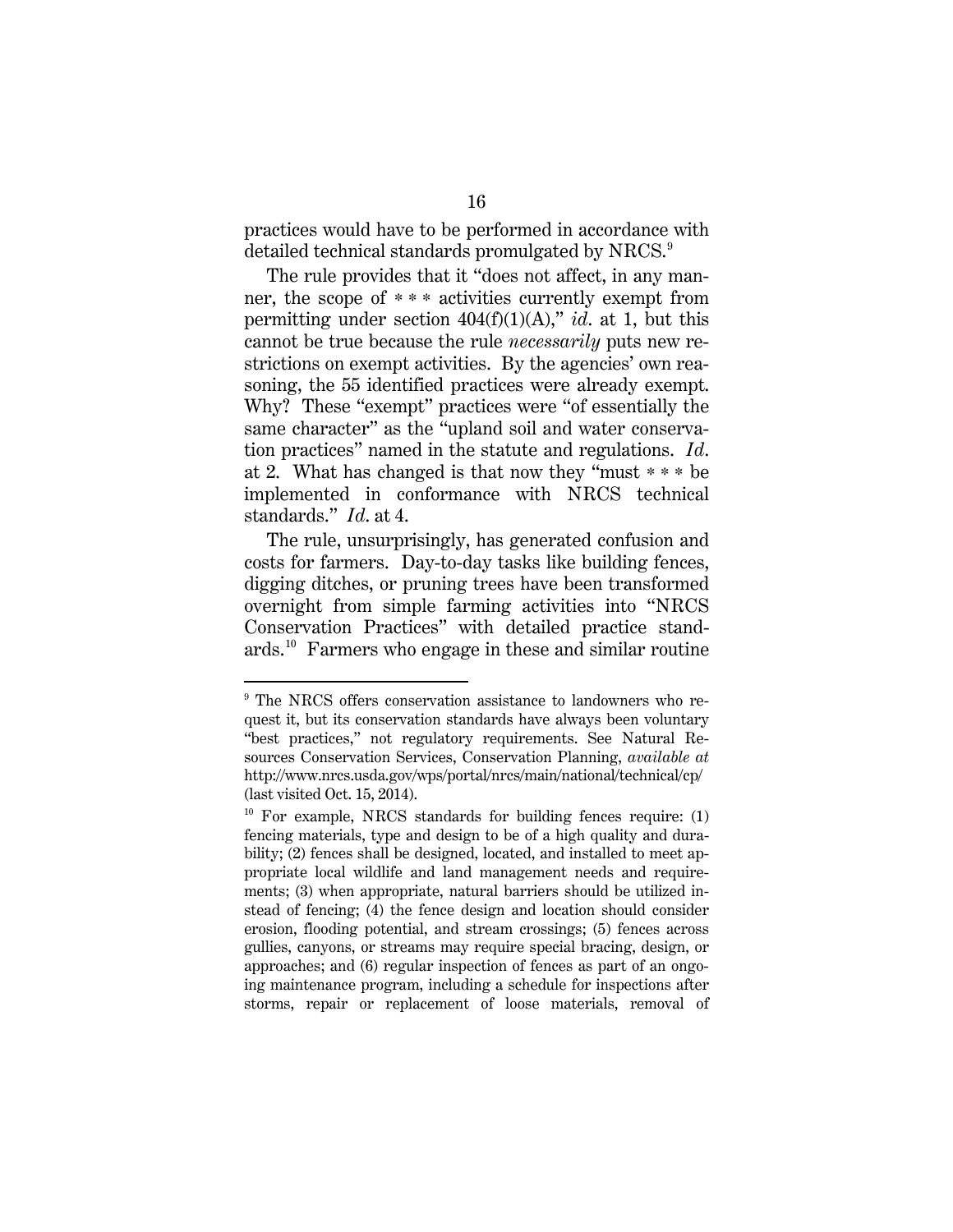practices without a permit now run the risk of an enforcement action and thousands of dollars in fines if they are found out of compliance with NRCS standards. Thus, any farmer who plants a simple field border near navigable waters should be sure, among other things, to "[e]stablish plant species with morphological characteristics that optimize interception and adhesion of airborne particulates" and "produce adequate above- and belowground biomass for the site" to "increase carbon stor-age."<sup>[11](#page-24-0)</sup> Future editions of the Farmer's Almanac may need a huge regulatory appendix.

The failure to engage in proper notice-and-comment rulemaking not only imposes these burdens on farmers, but has generated unjustifiable confusion that could have been avoided.<sup>12</sup> Months after the rule was issued, it remained unclear which agency would enforce the new standards. On June 11, 2014, Jo-Ellen Darcy, Assistant Secretary of the Army for Civil Works, testified to a congressional committee that the NRCS would be responsi-ble for ensuring compliance.<sup>[13](#page-24-2)</sup> The next week, Robert

 $\overline{a}$ 

trees/limbs, replacement of water gaps, repair of eroded areas, and repair or replacement of markers or other safety and control features. See NRCS Conservation Practice Standard, Fence, Code 382 (2013) *available at* http://www.nrcs.usda.gov/Internet/FSE\_ DOCUMENTS/stelprdb1144464.pdf (last visited Oct. 15, 2014).

<span id="page-24-0"></span><sup>11</sup> NRCS Conservation Practice Standard, Field Border, Code 386 (2013) *available at* http://www.nrcs.usda.gov/Internet/FSE\_ DOCUMENTS/stelprdb1241318.pdf (last visited Oct. 15, 2014).

<span id="page-24-1"></span> $12$  While the agencies did allow the public to comment on this "interpretive rule," they did so only *after* the rule became binding on the public.

<span id="page-24-2"></span><sup>&</sup>lt;sup>13</sup> Potential Impacts of Proposed Changes to the Clean Water Act Jurisdictional Rule: Hearing Before the Subcomm. on Water Resources & Environment of the H. Comm. on Transportation and Infrastructure, 113th Cong. (2014) (Sec'y Darcy responding to Rep. Hahn) *available at* http://www.regulations.gov/contentStreamer?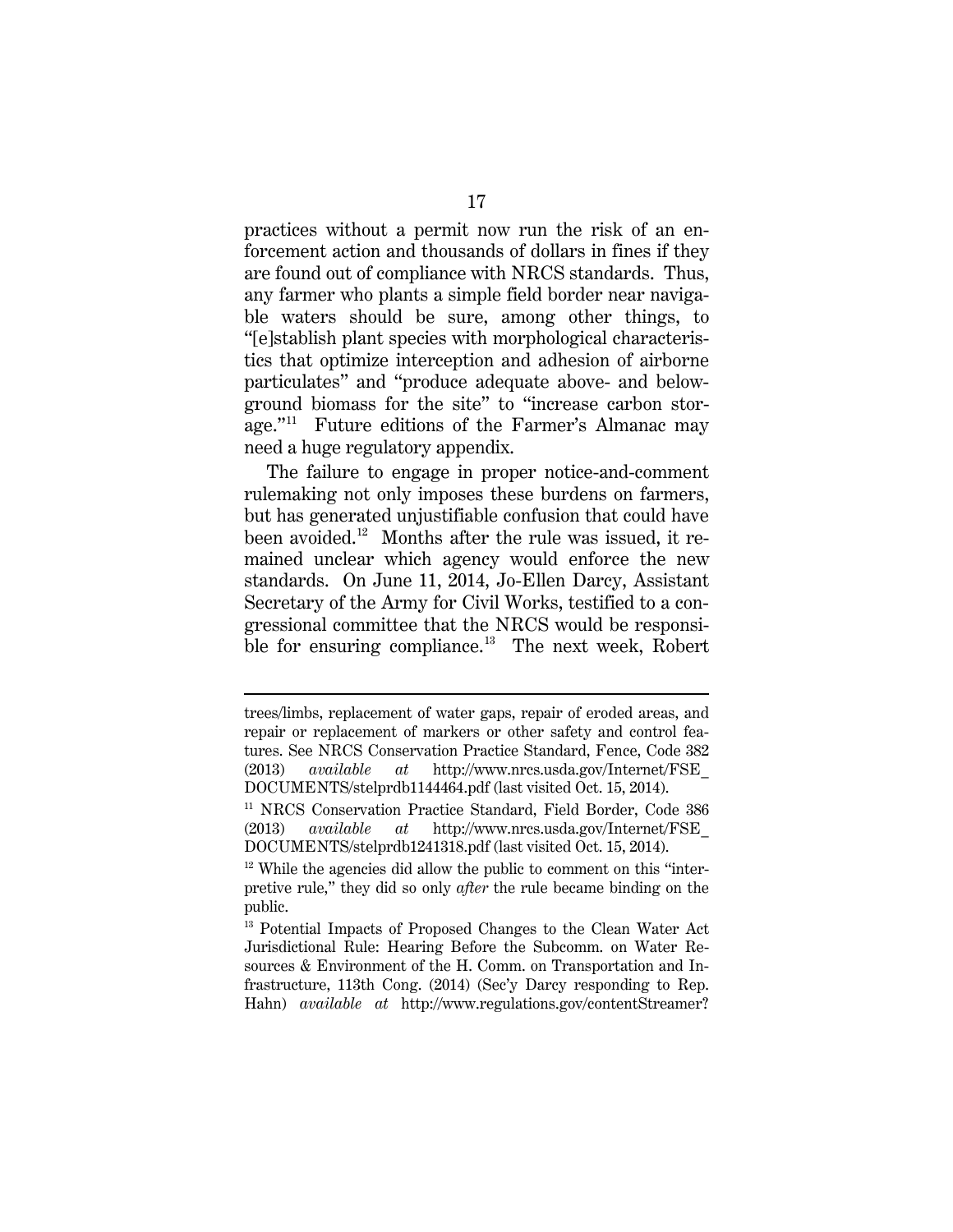Bonnie, who oversees the NRCS, testified to a different congressional committee that "there is no requirement that any landowner seek NRCS's certification for any of these practices,"[14](#page-25-0) and "no requirement that there be any inspection that takes place."[15](#page-25-1)

In July 2014, EPA Administrator Gina McCarthy admitted that when the EPA and Corps developed their interpretive rule, they did not anticipate a regulatory role for the Agriculture Department.<sup>16</sup> This concerned several affected parties because NRCS, the agency that developed the new conservation standards, is part of the Agriculture Department. McCarthy acknowledged that this was a "legitimate" concern the agencies "didn't anticipate."[17](#page-25-3) She stated that the concern was raised in comments the agencies received *after* the interpretive rule went into effect.<sup>18</sup>

Administrator McCarthy's statements confirm the wisdom of the APA's procedural requirements and the *Paralyzed Veterans* doctrine. Before an agency issues a substantive rule, it must give notice and an opportunity to comment. The EPA and Corps' rule would have bene-

 $\overline{a}$ 

<span id="page-25-4"></span><sup>18</sup> *Ibid*.

objectId=0900006481794814&disposition=attachment&contentType =pdf (last visited Oct. 15, 2014).

<span id="page-25-0"></span> $14$  A Review of the Interpretive Rule Regarding the Applicability of Clean Water Act Agricultural Exemptions: Hearing Before the Subcomm. on Conservation, Energy, and Forestry of the H. Comm. on Agric., 113th Cong. 17 (2014), *available at* http://www.gpo.gov/fdsys/pkg/CHRG-113hhrg88485/pdf/CHRG-113hhrg88485.pdf (last visited Oct. 15, 2014).

<span id="page-25-1"></span><sup>15</sup> *Id*. at 28.

<span id="page-25-2"></span><sup>&</sup>lt;sup>16</sup> Amena H. Saiyid, Bloomberg BNA, "McCarthy Says Agencies Didn't Anticipate Regulatory Role for USDA in Water Act Rule," July 9, 2014, *available at* http://www.bna.com/mccarthy-saysagencies-n17179891948/ (last visited Oct. 15, 2014).

<span id="page-25-3"></span><sup>17</sup> *Ibid*.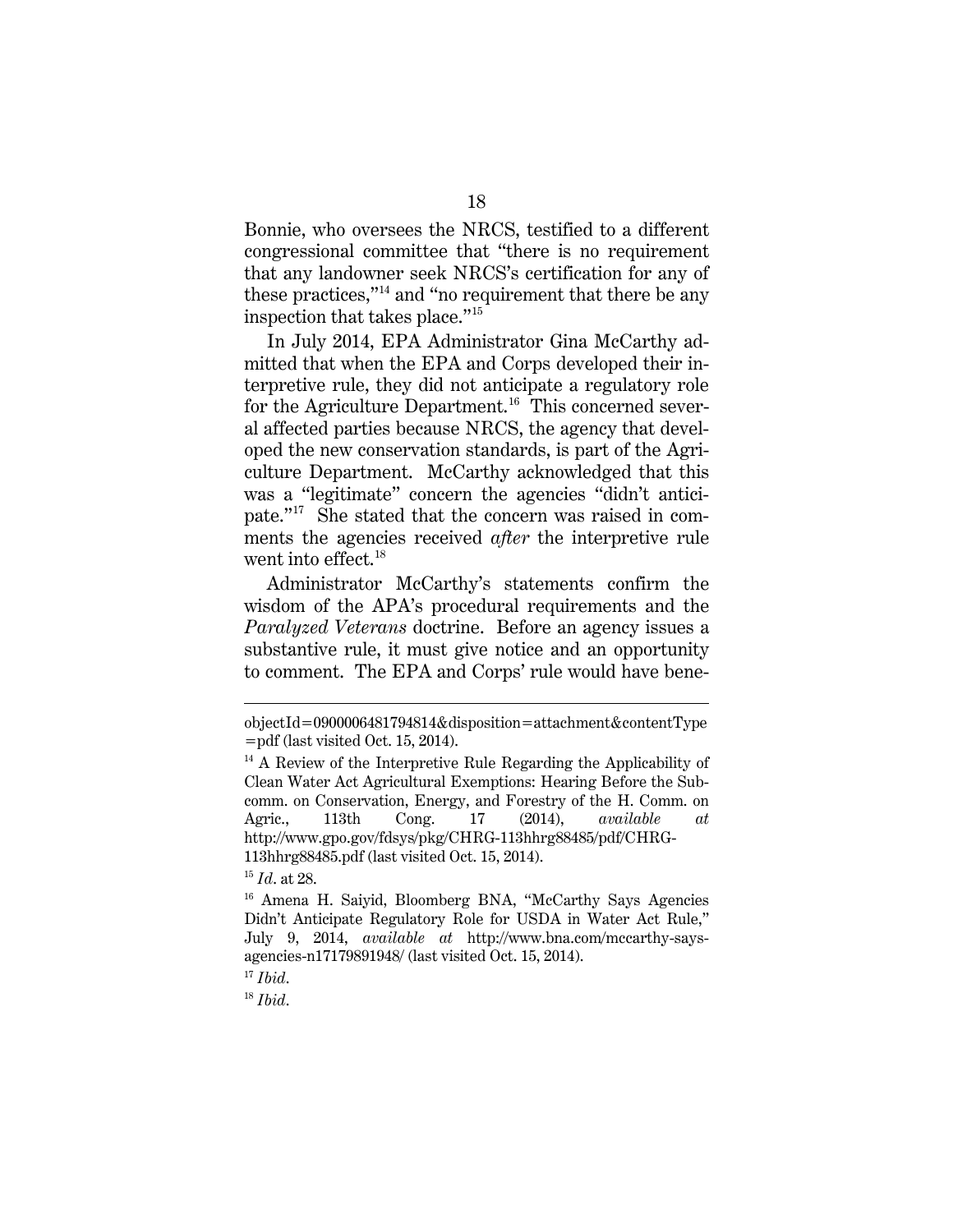fited if the agencies had given "the consideration that is the necessary and intended consequence of such procedures," and, had they done so, they "might have decided that a different accommodation was more appropriate." *Chrysler Corp.*, 441 U.S. at 316*.*

#### **B. Sudden reversals by agencies create significant retroactivity concerns**

The *Paralyzed Veterans* doctrine serves a limited but important role by preventing agencies from disguising wholesale changes in policy as mere "clarifications." This Court recently refused to defer to just such a latebreaking "clarification" that would have reversed decades of settled agency action and restructured an entire industry overnight. Farmers in the Ninth Circuit, however, have been less fortunate, and now face retroactive liability due to a similar agency reversal.

> 1. *The Department of Labor's "interpretive rule" in* Christopher *v.* SmithKline *would have unfairly upset significant reliance interests*

Opportunities for problems with interpretive rules appear to abound in labor law, the subject of this case. This Court recently rejected a Labor Department flip-flop that would have abruptly reversed decades of consistent agency practice and fundamentally altered the relationship between employers and over 90,000 employees. See *Christopher* v. *SmithKline Beecham Corp.*, 132 S. Ct. 2156, 2165 (2012). The Fair Labor Standards Act (FLSA) imposes minimum wage and maximum hours requirements on employers, see 29 U.S.C. §§ 206-207, but those requirements do not apply to any employee working as an "outside salesman," § 213(a)(1). The issue in *SmithKline* was whether pharmaceutical sales representatives qualified as "outside salesm[e]n." 132 S. Ct. at 2161.

The FLSA did not define "outside salesman," but the Department of Labor defined the term in its regulation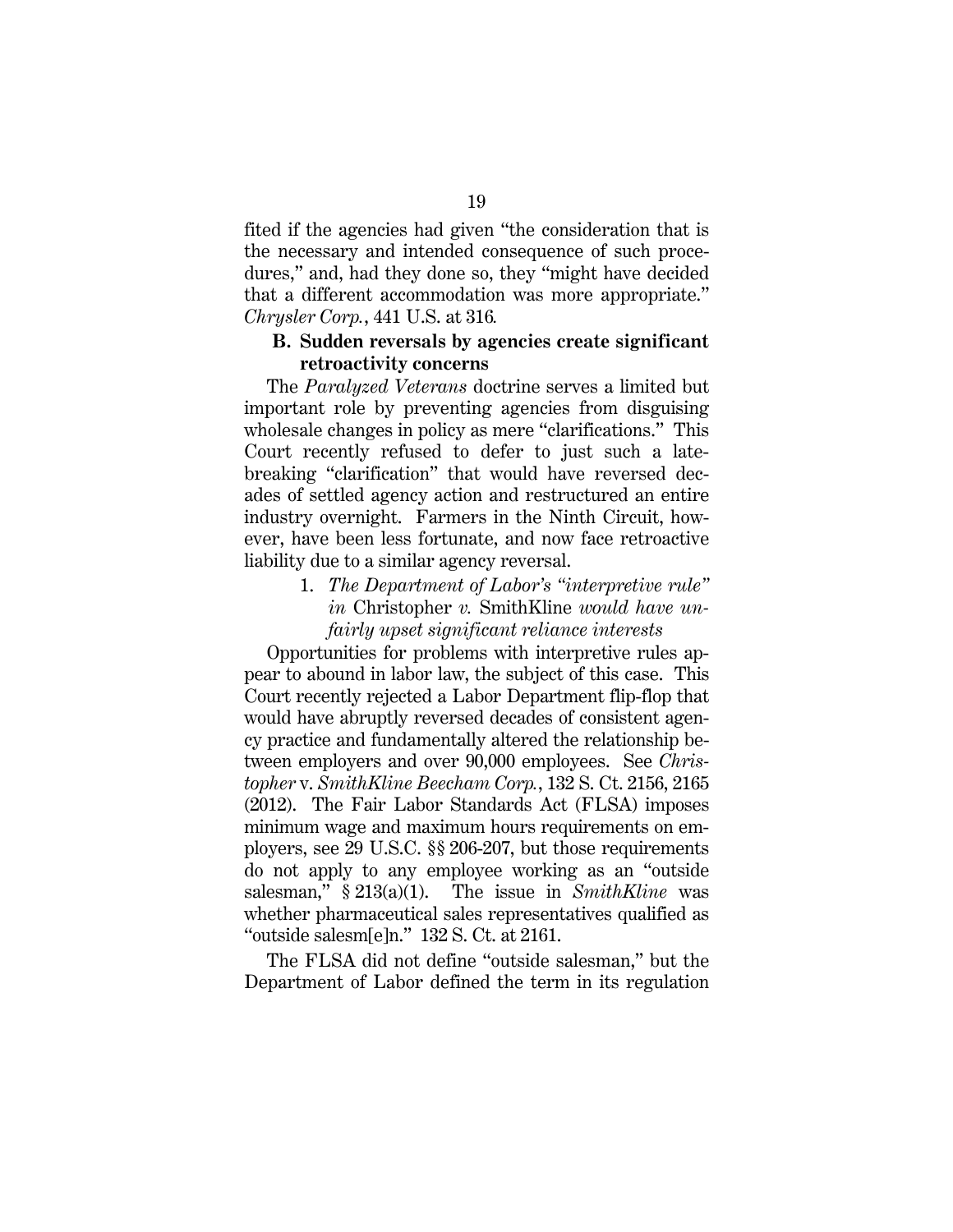and for decades gave the term a broad interpretation. In guidance provided in 1940 and 2004, the Department stated that the outside-salesman exemption could apply to employees who "in some sense" make sales. See Dep't of Labor, Wage and Hour Division, Report and Recommendations of the Presiding Officer at Hearings Preliminary to Redefinition 46 (1940); Defining and Delimiting the Exemptions for Executive, Administrative, Professional, Outside Sales and Computer Employees, 69 Fed. Reg. 22122, 22162 (2004). The Department made clear that "[e]xempt status should not depend" on technicalities, such as "whether it is the sales employee or the customer who types the order into a computer system and hits the return button." 69 Fed. Reg. at 22163.

Since the 1950s, pharmaceutical companies have employed pharmaceutical representatives to provide information about their products to physicians. *SmithKline*, 132 S. Ct. at 2163-2164. The representatives encourage the physician to write more prescriptions when appropriate for the products they detail, but the representatives never transfer title to the product. *Id*. at 2163. For decades, pharmaceutical companies classified these employees as exempt outside salesmen. *Id*. at 2168.

The Department never suggested that this practice was unlawful, until 2009. Pharmaceutical representatives had brought class-action suits against their employers on the ground that plaintiffs were non-exempt employees who were owed years of unpaid overtime. *Id*. at 2164. In a 2009 Second Circuit *amicus* brief, the Department for the first time interpreted its regulation to state that "a 'sale' for the purposes of the outside sales exemption requires a consummated transaction directly involving the employee for whom the exemption is sought." Br. for Sec'y of Labor as *Amicus Curiae* at 11, *In re Novartis Wage and Hour Litigation*, 611 F.3d 141 (2d Cir. 2010) (No. 09–0437). When the case reached this Court, the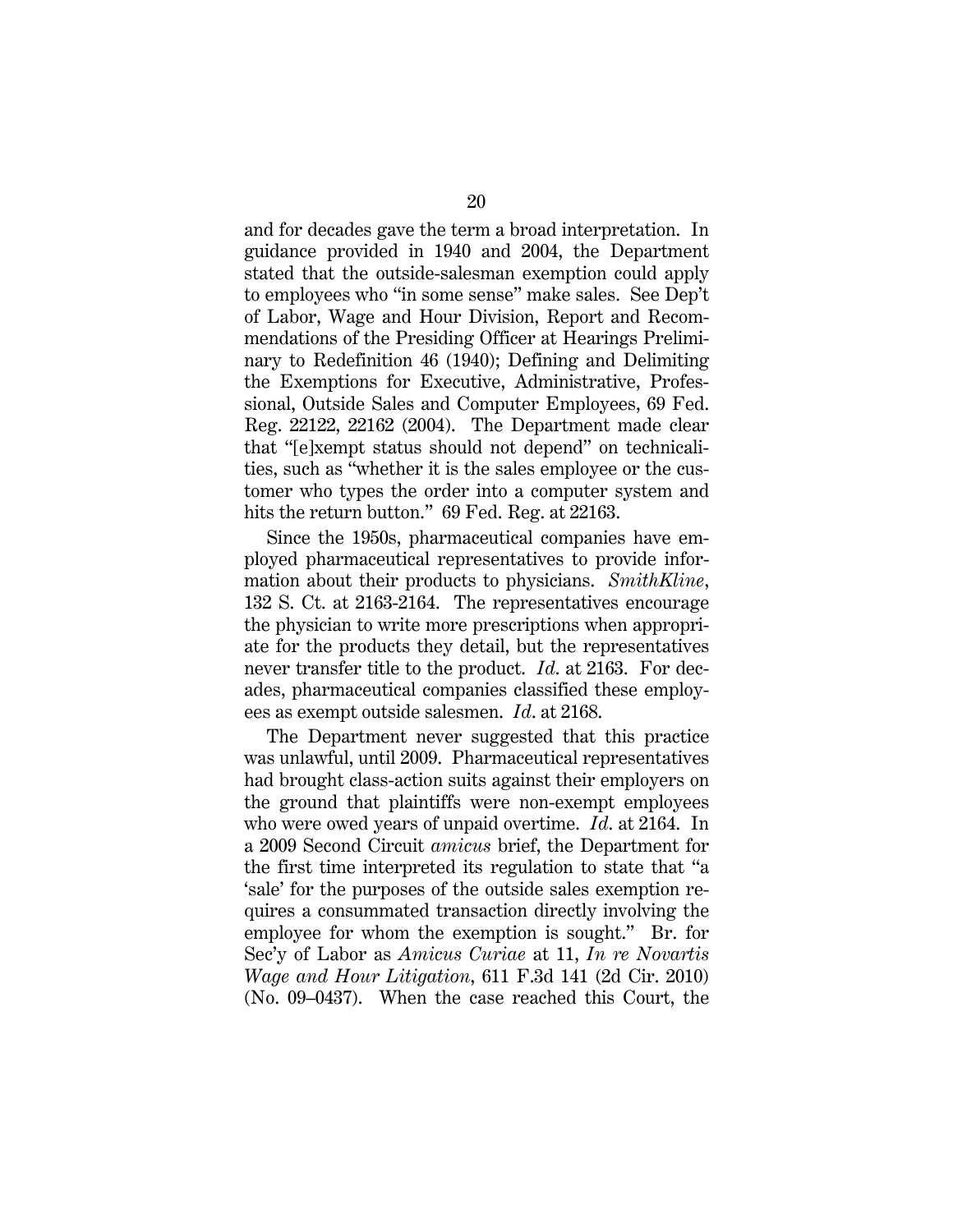Department took the position that "[a]n employee does not make a 'sale' for purposes of the 'outside salesman' exemption unless he actually transfers title to the property at issue." Br. for United States as *Amicus Curiae* at 12-13, *SmithKline*, 132 S. Ct. 2156. The Department demanded *Auer* deference for its recent interpretive rule.

The Court declined to defer to the Department's interpretation because it contradicted the Department's apparent acceptance of the companies' actions. See *SmithKline*, 132 S. Ct at 2166-2167. The Court emphasized the serious reliance interests implicated by the Department's about-face, noting that "[u]ntil 2009, the pharmaceutical industry had little reason to suspect that its longstanding practice of treating detailers as exempt outside salesmen transgressed the FLSA." *Id*. at 2167. The agency's consistently broad interpretations of its regulation and years of inaction communicated the message that the companies' actions were lawful. *Id*. at 2167- 2168. Were the Court to give deference to the agency's new interpretation, it would "frustrat[e] the notice and predictability purposes of rulemaking." *Id*. at 2168 (internal quotation omitted). The Court rejected the agency's unpersuasive interpretation and held that pharmaceutical representatives were outside salesmen under the FLSA. *Id*. at 2174.

Thus, like the courts that have followed the *Paralyzed Veterans* doctrine, this Court declined to give effect to a new "interpretive rule" that would have upended past agency interpretations and unfairly damaged parties who relied on those interpretations. A significant revision to a definitive interpretation may generate a unique sort of surprise when an agency offers it for the first time in litigation. But even when the regulatory U-turn occurs before litigation or an enforcement action, individuals and businesses that have invested their time and money in reliance on an agency's interpretation can still face life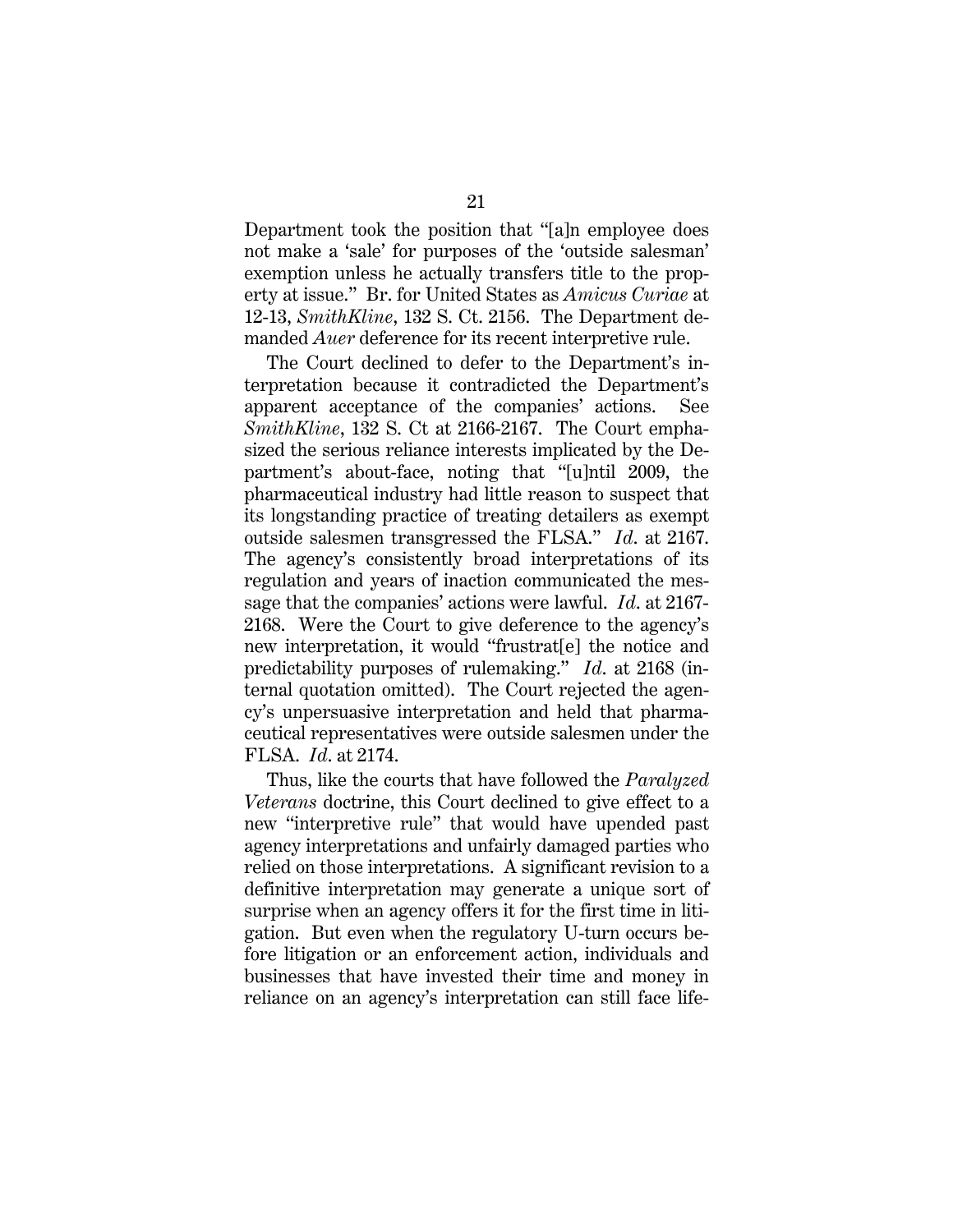altering losses. Such surprises are still unfair and are not permitted under the APA.

#### 2. *An agency about-face has exposed Nevada farmers to retroactive liability*

The sort of agency ambush that the Court rejected in *SmithKline* was recently blessed by the Ninth Circuit, where the *Paralyzed Veterans* doctrine does not apply. Department of Labor regulations require employers who hire temporary guest workers to reimburse those workers within the first workweek for expenses that are primarily for the benefit of the employer. See 29 C.F.R. §§ 531.3(d)(1), 531.35. For decades, the Department declined to bring enforcement actions against employers who did not reimburse temporary guest workers for the cost of traveling to the United States within the first workweek. A separate regulation instead required the employers to reimburse most of these expenses after 50% of an employee's work was completed. 20 C.F.R. § 655.122(h)(1). In 2008, the Department officially sanctioned this practice when it interpreted its regulation to clarify that such expenses were not primarily for the benefit of the employer. 73 Fed. Reg. 77,110, 77,149-50 (Dec. 18, 2008).

But three months and one election later, the agency reversed course, withdrawing its interpretation in March 2009, 74 Fed. Reg. 13,261 (Mar. 26, 2009), and issuing a contrary interpretation that August. DOL, Field Assistance Bulletin 2009-2, *Travel and Visa Expenses of H-2B Workers Under the FLSA* 1 (2009).<sup>[19](#page-29-0)</sup> By 2011, Peri & Sons Farms, Inc., was a defendant in a class-action suit brought by former employees—many of whom had been hired before 2009—who alleged that Peri violated the FLSA when it failed to grant them travel reimburse-

<span id="page-29-0"></span> <sup>19</sup> *available at* http://www.dol.gov/whd/FieldBulletins/Field AssistanceBulletin2009\_2.htm (last visited Oct. 15, 2014).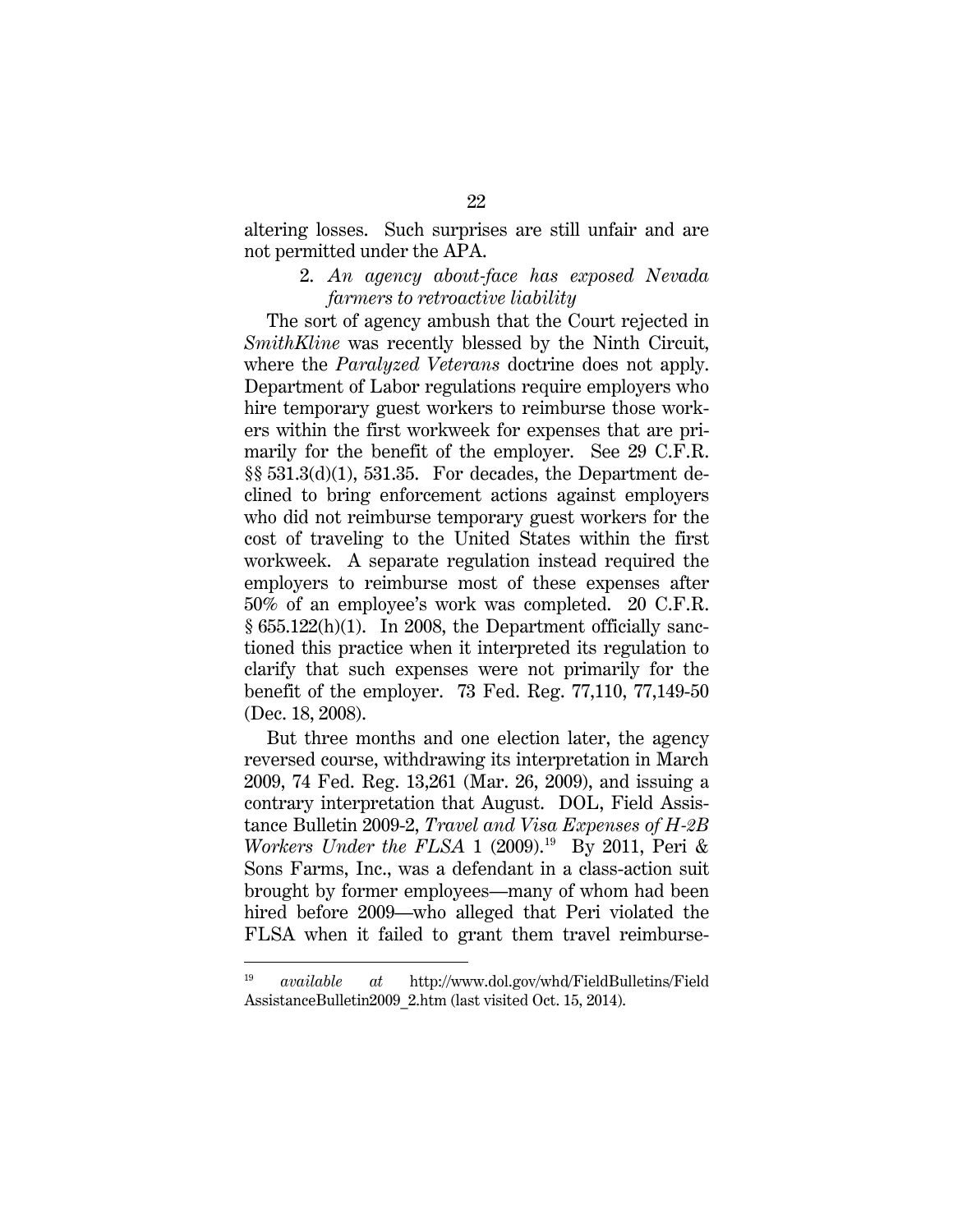ments within their first week on the job. *Rivera* v. *Peri & Sons Farms, Inc*., 805 F. Supp. 2d 1042, 1044 (D. Nev. 2011).

When the case reached the Ninth Circuit, the Department filed an *amicus* brief arguing that Peri was liable for failing to reimburse expenses in accordance with the agency's new interpretation, even for those expenses incurred before March 2009. Br. for Sec'y of Labor as *Amicus Curiae* in Supp. of Plaintiffs-Appellants, *Rivera*  v. *Peri & Sons Farms, Inc.*, 735 F.3d 892 (9th Cir. 2013) (No. 11-17365). The Department reasoned that its new interpretation "d[id] not create retroactivity concerns" because it "simply clarifie[d] what the law has always meant \*\*\* ." *Id*. at 25. The Ninth Circuit deferred to the Department's "clarification." See *Rivera*, 735 F.3d at 899. Under that approach—one hardly confined to this particular legal question—such "clarifications" could become increasingly common after every presidential election, concerns about legal stability and reliance interests notwithstanding.

#### **C. Notice-and-comment rulemaking led OSHA to pass a more rational regulation and prevented the imposition of needless costs**

The benefits to all parties of adhering to procedural regularity can be seen by comparing the before and after approach taken by the Occupational Safety and Health Administration (OSHA) when it decided to require employers to pay for their employees' personal protective equipment. After OSHA was rebuffed in its attempt to change its regulation through "interpretive rule," it engaged in notice-and-comment rulemaking to pass its new regulation. That process highlighted why regulations passed in accordance with the APA's requirements are more effective and less costly than regulations that circumvent these protections.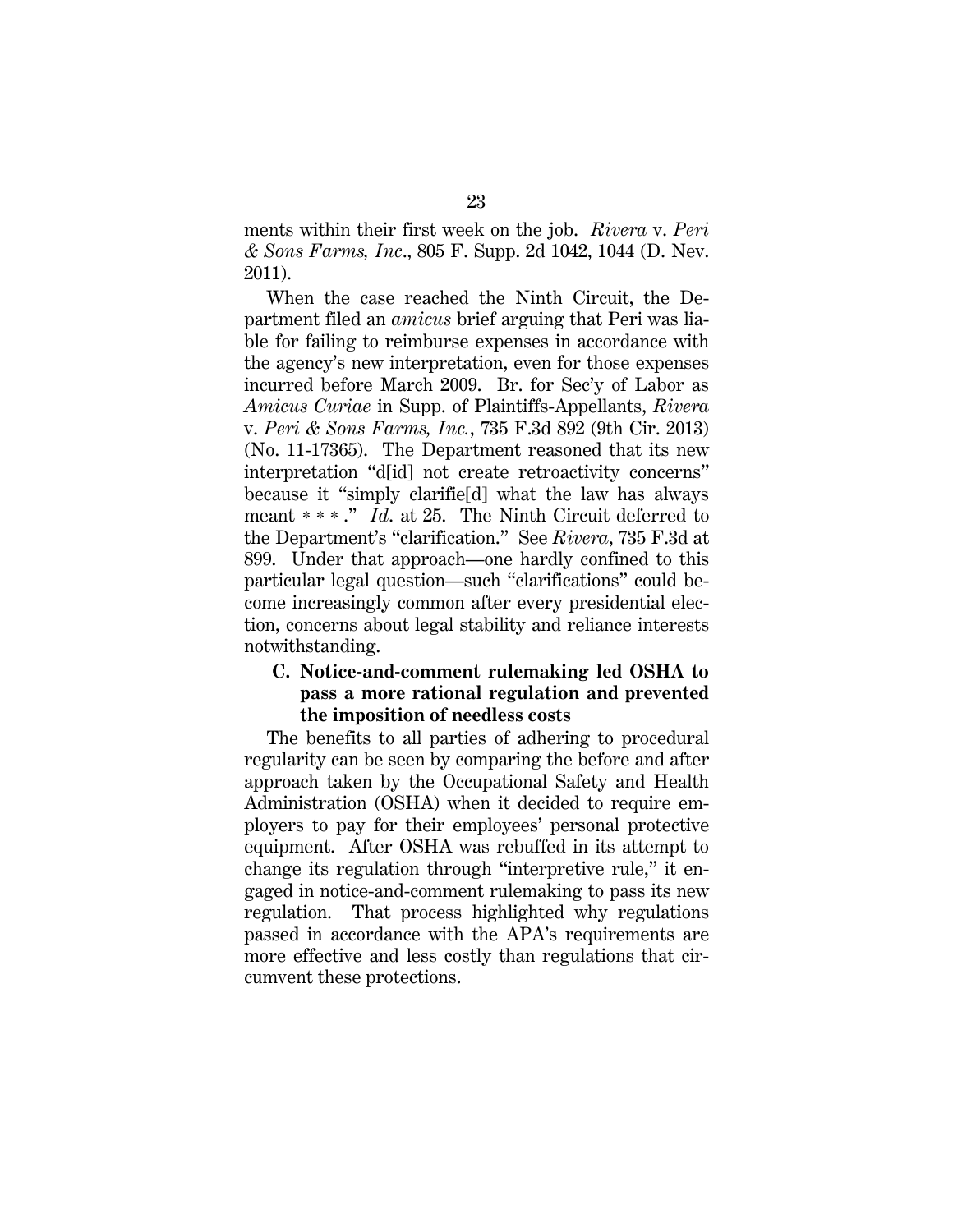The Occupational Safety and Health Act, 29 U.S.C. §§ 651-678, was enacted to promote safe on-the-job conditions for workers. Under the Act, OSHA promulgated a regulation requiring that wearable "personal protective equipment \* \* \* shall be provided, used, and maintained \*\*\* ." 29 C.F.R. § 1910.132(a). The regulation did not specify whether employers were required to pay for this equipment.

In a 1974 agency adjudication, the Occupational Safety and Health Review Commission determined that "provide" in section 1910.132(a) did not mean "pay for." *Budd Co.*, 1 BNA OSHC 1548 (no. 74-1256, 1974), *aff'd*, 513 F.2d 201 (3d Cir. 1975). For more than a decade, OSHA never stated that the regulation required employers to pay for personal protective equipment. See *Union Tank Car Co.,* 18 BNA OSHC 1067, 1997 WL 658425, at \*1-2 (No. 96-0563, 1997). In 1994, however, OSHA issued a memorandum that provided that employers were required to provide and pay for personal protective equipment, *id*. at \*2, and a 1995 interpretive letter also stated that requirement, *id*. at \*3.

In 1996, OSHA cited Union Tank Car Company for violating section 1910.132 because the company required its employees to purchase their safety shoes and gloves. *Id*. at \*1. The company appealed the decision to the Occupational Safety and Health Review Commission, which refused to enforce the "new requirement contained" in the purported interpretive rule issued by OSHA. *Id*. at \*3. "The Secretary's new interpretation comes after twenty years of uninterrupted acquiescence in the interpretation the Commission announced in *Budd*." *Ibid.*

Thus, instead of breaking with its past practice through a unilateral pronouncement, OSHA was forced to engage in notice and comment to amend its legislative rule. OSHA proposed an amended regulation that required employers to pay for all equipment except safety-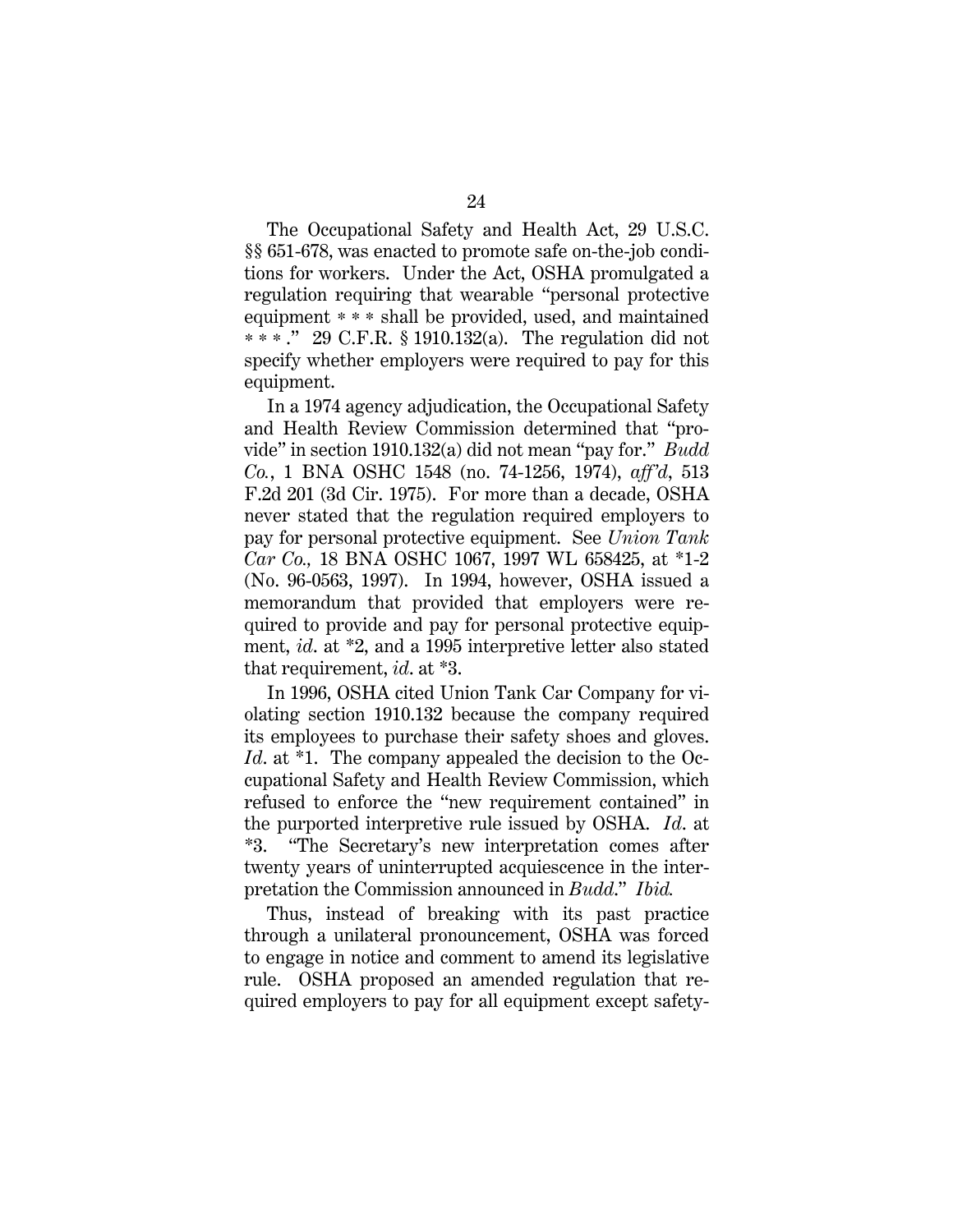toe protective footwear and prescription safety eyewear that employees could safely use when off the job. Employer Payment For Personal Protective Equipment, 64 Fed. Reg. 15402 (proposed Mar. 31, 1999) (to be codified at 29 C.F.R. parts 1910, 1915, 1917, 1918, 1926). The agency specifically requested input from regulated parties on a dozen issues. *Id*. at 15415-15416. OSHA received comments from numerous stakeholders who expressed concerns and shared insights regarding key provisions of the proposed rule.

OSHA responded to this input. For example, in its final rule, it expressly exempted certain items of clothing that it did not consider to be protective equipment, which was "particularly important because commenters to the rulemaking record identified a number of items that they thought would be subject to the rule and asked the Agency to clarify \*\*\* ." 72 Fed. Reg. 64342, 64346 (Nov. 15, 2007). OSHA clarified that while ordinary clothing like long sleeves, cotton gloves, and heavy coats could offer employees protection, such items were not protective equipment that employers had to cover under the statute or regulation. *Id*. at 64346-64347. Further, because "OSHA \* \* \* determined that additional clarity was needed in the regulatory text regarding payment for everyday clothing and ordinary clothing used solely for protection from weather," it expressly exempted those items. *Id*. at 64349.

OSHA's proposed rule required employers to pay when personal protective equipment needed to "be replaced due to normal wear and tear or occasional loss." 64 Fed. Reg. at 15414. In response to comments, OSHA admitted that this language was "vague" and "unhelpful." 72 Fed. Reg. at 64355. It added new language that clarified this important issue. *Ibid.*

Following notice and comment, OSHA also admitted that it had included no provision to address employee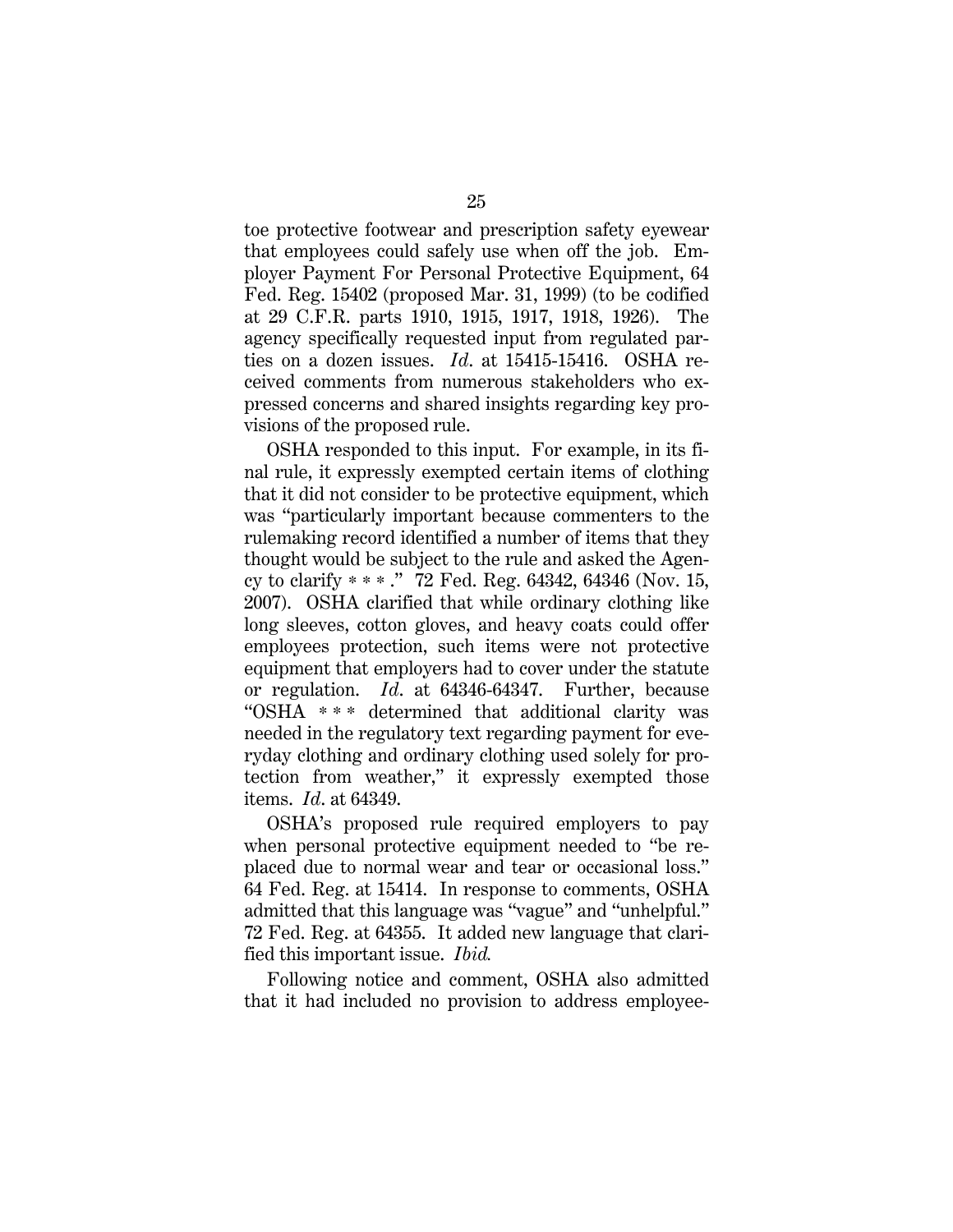owned personal protective equipment. *Id*. at 64358 Because commenters raised this issue, OSHA revised the final rule to "clearly set<sup>[]</sup> forth an employer's obligations with respect to employee-owned" equipment. *Ibid*.

Finally, OSHA recognized that small businesses and parties that had entered into collective bargaining agreements under the old regulation could face additional difficulties adjusting to the new rule. *Id.* at 64368. Accordingly, rather than implement the rule 90 days after finalizing it (much less overnight, as an "interpretive rule"), OSHA gave parties six months to prepare for this major change. The delay sought to "minimize the impact of the rule on existing collective bargaining agreements, and give businesses (including small businesses) needed time to implement the requirements." *Ibid.*

The process worked in the end. Because OSHA was prevented from sidestepping the APA's procedural requirements, it used notice and comment to amend its regulation. As Congress anticipated, the new regulation was better, clearer, and more effective for having gone through that process—something the agency itself acknowledged It also was more legitimate, because it created a record that would permit judicial review, and allowed the regulated public to participate in making that record. Had OSHA been allowed to short-circuit this process—as it initially wanted, and as the Government now wishes to authorize for all agencies—it would have amended its regulation through "interpretation," with the resulting uncertainty imposing significant and unjustifiable costs on employers and employees alike. Such results will be inevitable if the Court grants this power to the Government now.

\* \* \*

Even under current law, agencies have repeatedly tried to slip past the APA's requirements by labeling ma